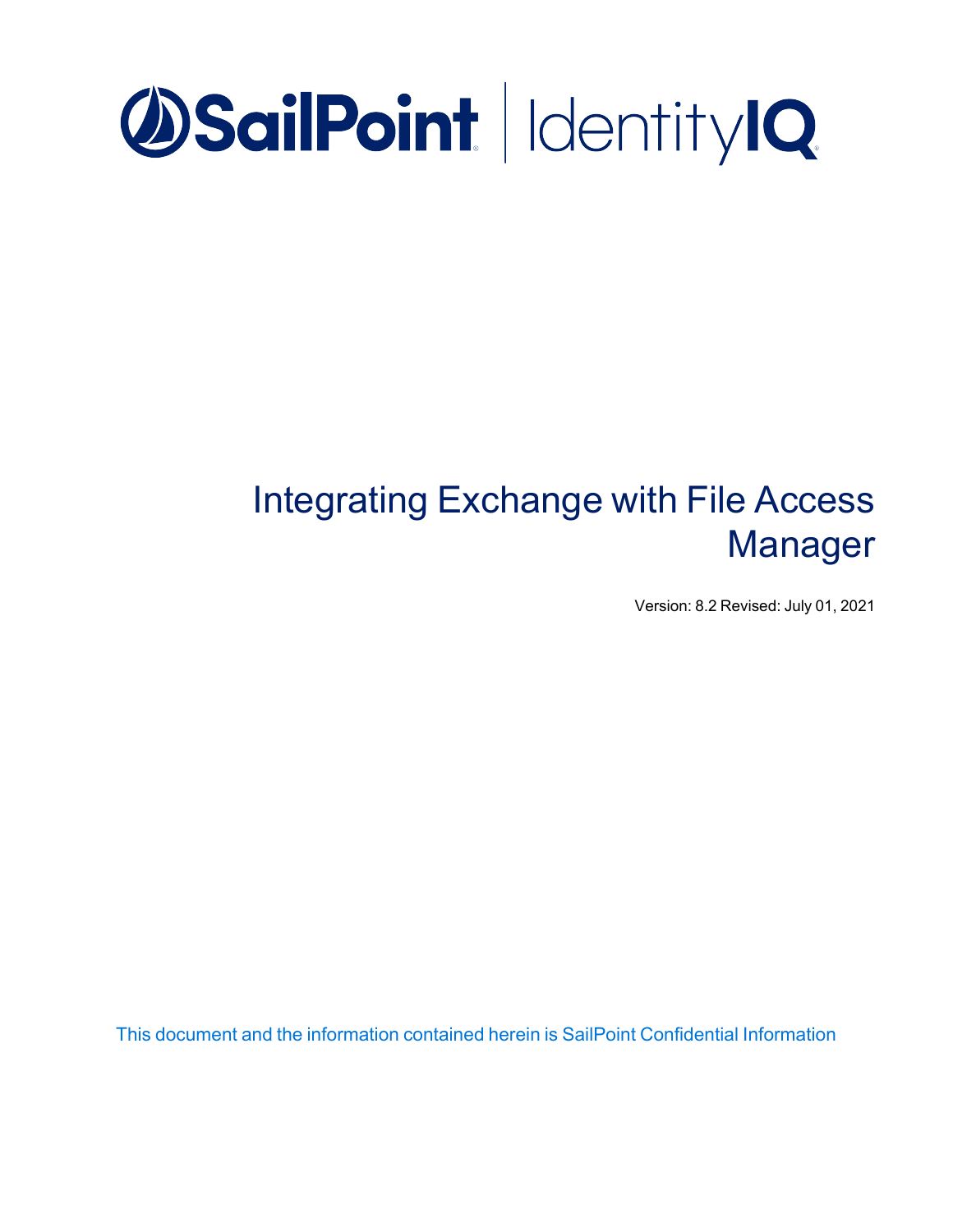#### **Copyright and Trademark Notices.**

Copyright © 2021 SailPoint Technologies, Inc. All Rights Reserved.

All logos, text, content, including underlying HTML code, designs, and graphics used and/or depicted on these written materials or in this Internet website are protected under United States and international copyright and trademark laws and treaties, and may not be used or reproduced without the prior express written permission of SailPoint Technologies, Inc.

"SailPoint," "SailPoint & Design," "SailPoint Technologies & Design," "Identity Cube," "Identity IQ," "IdentityAI," "IdentityNow," "SailPoint Predictive Identity" and "SecurityIQ" are registered trademarks of SailPoint Technologies, Inc. None of the foregoing marks may be used without the prior express written permission of SailPoint Technologies, Inc. All other trademarks shown herein are owned by the respective companies or persons indicated.

SailPoint Technologies, Inc. makes no warranty of any kind with regard to this manual or the information included therein, including, but not limited to, the implied warranties of merchantability and fitness for a particular purpose. SailPoint Technologies shall not be liable for errors contained herein or direct, indirect, special, incidental or consequential damages in connection with the furnishing, performance, or use of this material.

#### Patents Notice. <https://www.sailpoint.com/patents>

Restricted Rights Legend. All rights are reserved. No part of this document may be published, distributed, reproduced, publicly displayed, used to create derivative works, or translated to another language, without the prior written consent of SailPoint Technologies. The information contained in this document is subject to change without notice.

Use, duplication or disclosure by the U.S. Government is subject to restrictions as set forth in subparagraph (c) (1) (ii) of the Rights in Technical Data and Computer Software clause at DFARS 252.227-7013 for DOD agencies, and subparagraphs (c)(1) and (c)(2) of the Commercial Computer Software Restricted Rights clause at FAR 52.227-19 for other agencies.

Regulatory/Export Compliance. The export and re-export of this software is controlled for export purposes by the U.S. Government. By accepting this software and/or documentation, licensee agrees to comply with all U.S. and foreign export laws and regulations as they relate to software and related documentation. Licensee will not export or re-export outside the United States software or documentation, whether directly or indirectly, to any Prohibited Party and will not cause, approve or otherwise intentionally facilitate others in so doing. A Prohibited Party includes: a party in a U.S. embargoed country or country the United States has named as a supporter of international terrorism; a party involved in proliferation; a party identified by the U.S. Government as a Denied Party; a party named on the U.S. Department of Commerce's Entity List in Supplement No. 4 to 15 C.F.R. § 744; a party prohibited from participation in export or reexport transactions by a U.S. Government General Order; a party listed by the U.S. Government's Office of Foreign Assets Control as ineligible to participate in transactions subject to U.S. jurisdiction; or any party that licensee knows or has reason to know has violated or plans to violate U.S. or foreign export laws or regulations. Licensee shall ensure that each of its software users complies with U.S. and foreign export laws and regulations as they relate to software and related documentation.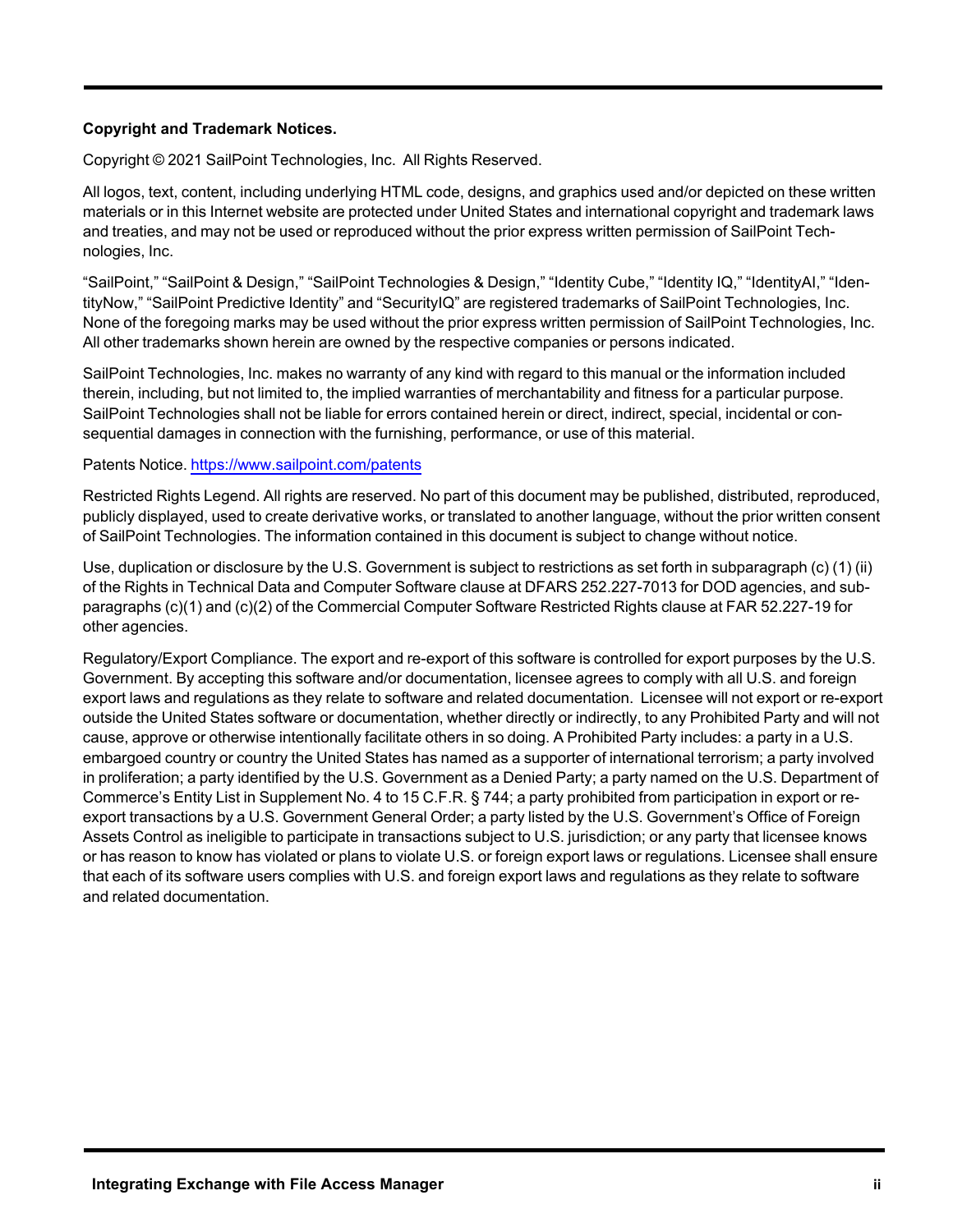# <span id="page-2-0"></span>**Contents**

| Exclusion of Specific Mailboxes from Auditing measure the content of the content of Specific Mailboxes from Auditing measure that the content of the T                                                                         |    |
|--------------------------------------------------------------------------------------------------------------------------------------------------------------------------------------------------------------------------------|----|
|                                                                                                                                                                                                                                |    |
|                                                                                                                                                                                                                                |    |
|                                                                                                                                                                                                                                |    |
|                                                                                                                                                                                                                                |    |
|                                                                                                                                                                                                                                |    |
|                                                                                                                                                                                                                                |    |
|                                                                                                                                                                                                                                |    |
|                                                                                                                                                                                                                                |    |
|                                                                                                                                                                                                                                |    |
|                                                                                                                                                                                                                                |    |
| Collecting Data Stored in an External Application [11] Collecting Data Stored in Application [12] Collecting Data Stored in an External Application [12] Application [12] Application [12] Application [12] Application [12] A |    |
| Adding an Exchange Application [11] Martin Martin Martin Martin Martin Martin Martin Martin Martin Martin Mart                                                                                                                 |    |
| Select Wizard Type                                                                                                                                                                                                             | 13 |
|                                                                                                                                                                                                                                |    |
|                                                                                                                                                                                                                                |    |
|                                                                                                                                                                                                                                |    |
|                                                                                                                                                                                                                                |    |
|                                                                                                                                                                                                                                |    |
|                                                                                                                                                                                                                                |    |
|                                                                                                                                                                                                                                |    |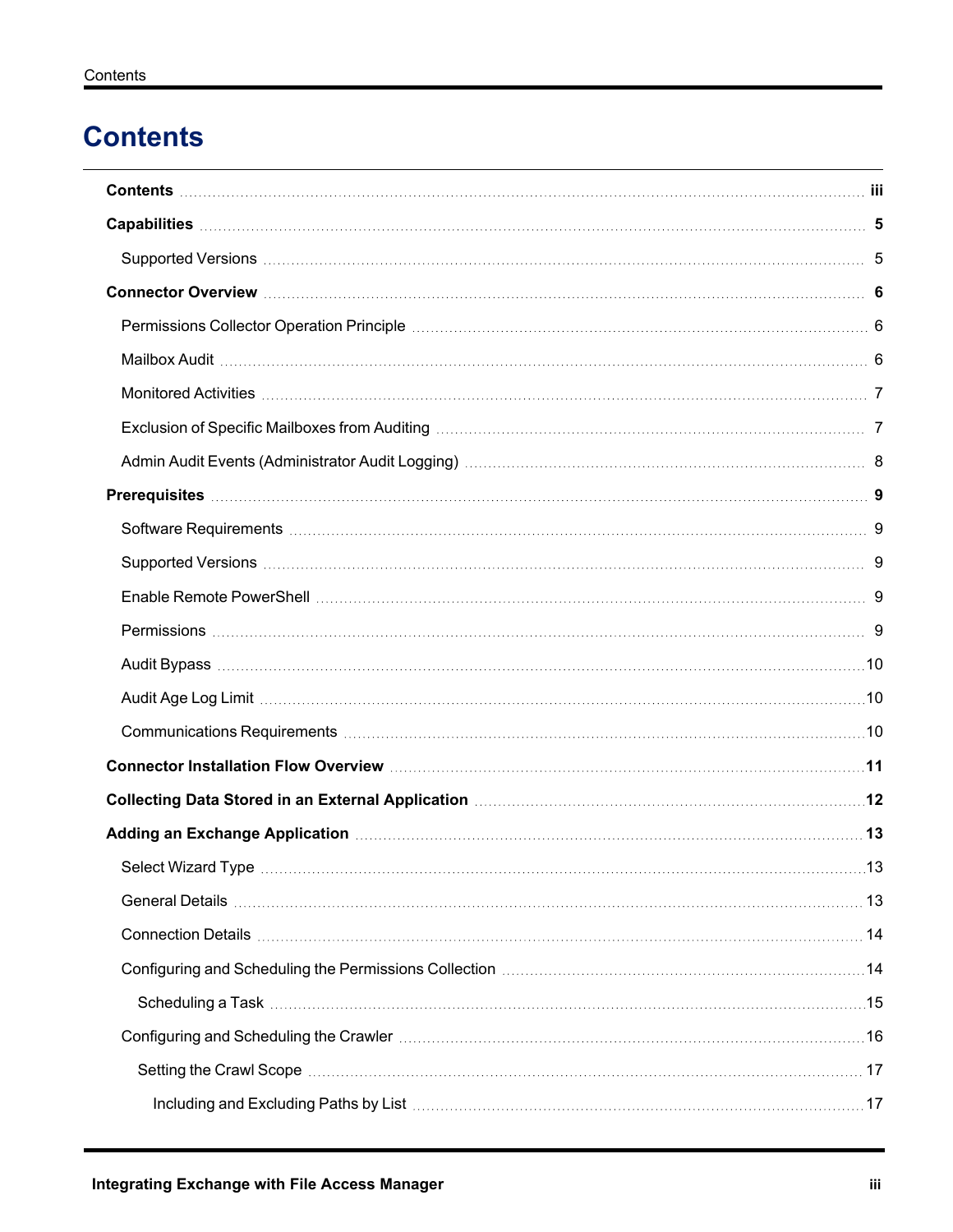| .25 |
|-----|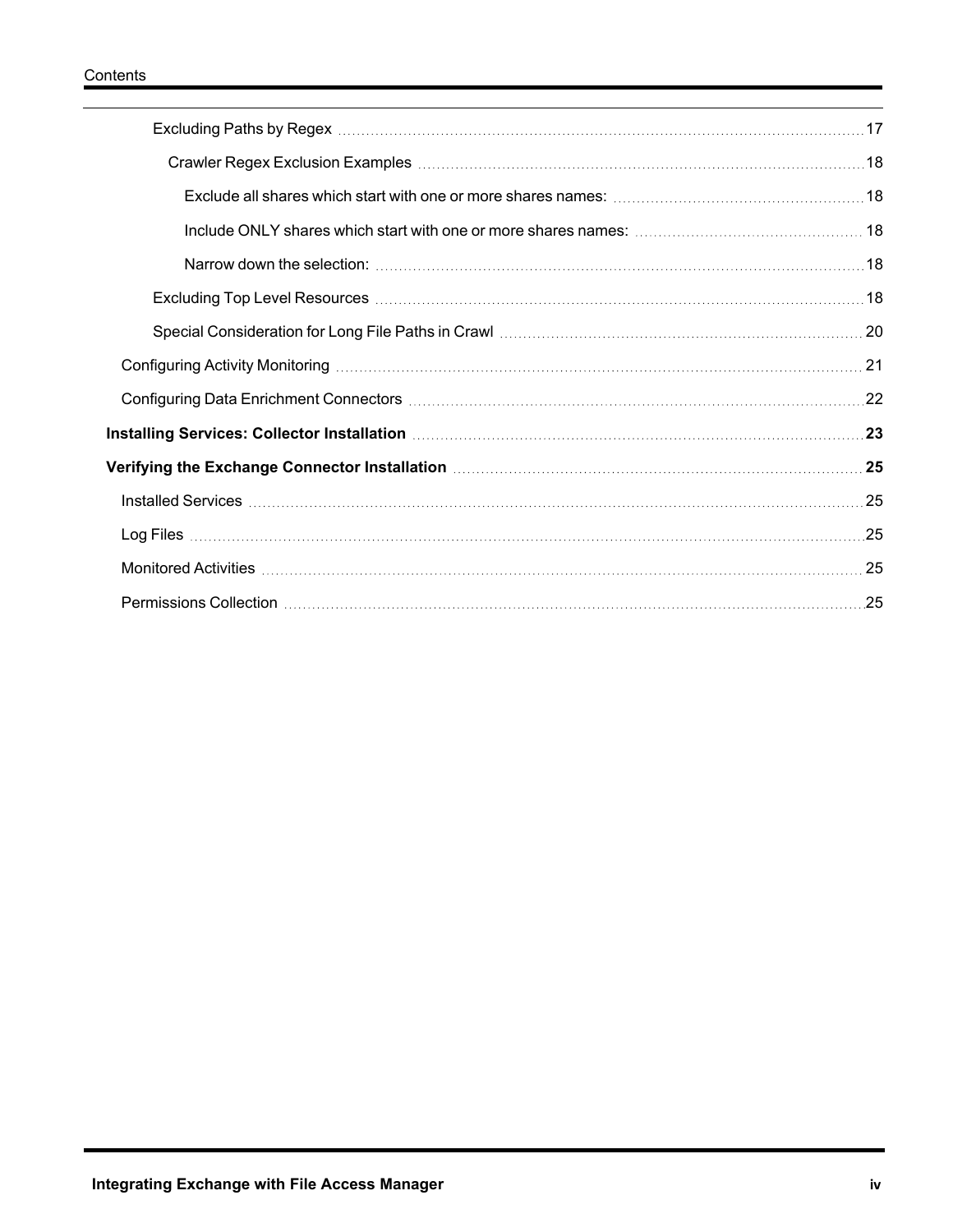# <span id="page-4-0"></span>**Capabilities**

This connector enables you to use IdentityIQ File Access Manager to access and analyze data stored in Exchange and do the following:

- Analyze the structure of your stored data.
- Monitor user activity in the resources.
- Verify user permissions on the resources, and compare them against requirements.

<span id="page-4-1"></span>See the IdentityIQ File Access Manager documentation for a full description.

# **Supported Versions**

- $\bullet$  Exchange 2013
- Exchange 2016 (including Exchange 2016 having a CAS installed on Windows server 2016)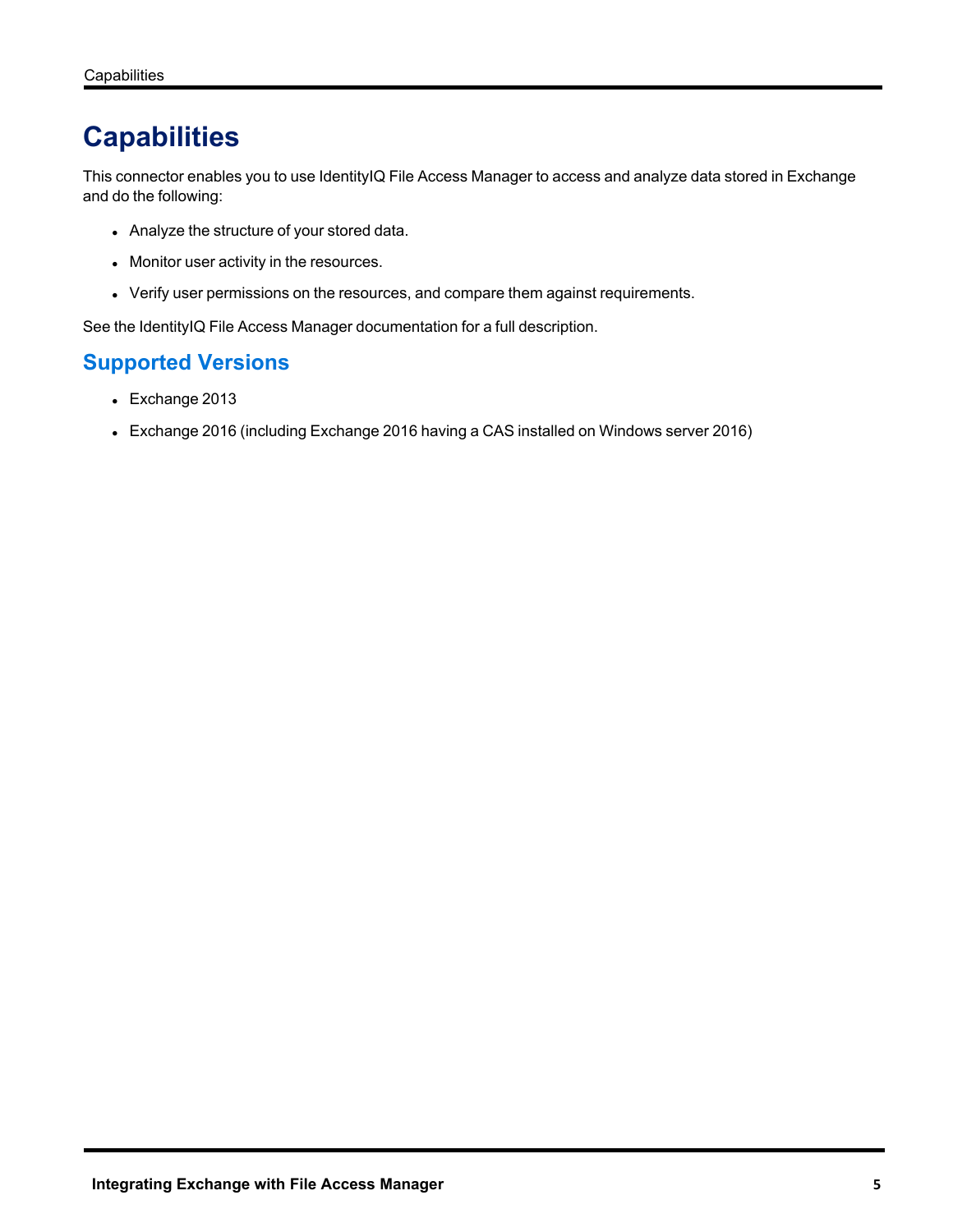# <span id="page-5-0"></span>**Connector Overview**

Monitoring Microsoft Exchange On-Premises is based on standard Microsoft Exchange monitoring capabilities. Access to Exchange On-Premises is based on Remote Power Shell [capabilities.](https://docs.microsoft.com/en-us/powershell/module/exchange/set-mailbox?redirectedfrom=MSDN&view=exchange-ps)

Audit types include:

#### *Mailbox Access Audit*

Administrators who access other users' mailboxes

Users who access other users' mailboxes as delegates

Owners who access their own mailbox

#### *Administrator Audit PowerShell Cmdlets*

Every Set-\* PowerShell is audited

It is not recommended to enable Owner auditing on all mailboxes, due to Exchange overload and DB size.

# <span id="page-5-1"></span>**Permissions Collector Operation Principle**

<span id="page-5-2"></span>The IdentityIQ File Access Manager Connector connects using the PowerShell interface and analyzes mailboxes, folders, public folders, and their permissions.

### **Mailbox Audit**

- 1. Mailbox audit events are assigned to the relevant mailbox business resource.
- 2. The list of monitored mailbox types can be found in the BAMFramework.exe.config file under the *recipientTypeDetailsToMonitor* setting.

#### *By default, the following types are defined and monitored:*

UserMailbox

**SharedMailbox** 

Additional mailbox types can be added to this list, for reference follow this link.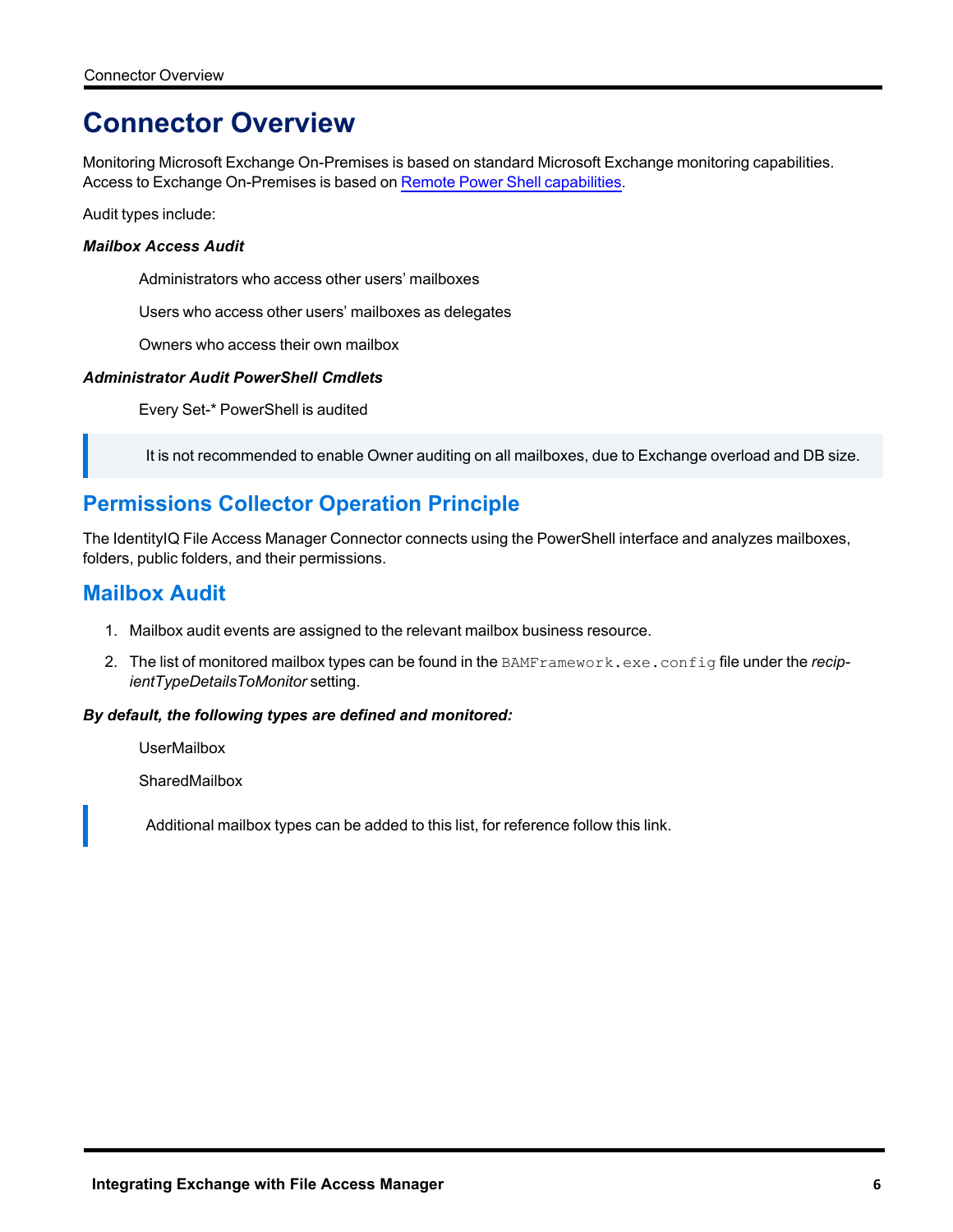# <span id="page-6-0"></span>**Monitored Activities**

| <b>Action</b>             | <b>Description</b>                                                                                                                              | <b>Admin</b> | <b>Delegate</b> | <b>Owner</b> |
|---------------------------|-------------------------------------------------------------------------------------------------------------------------------------------------|--------------|-----------------|--------------|
| Copy                      | An item is copied to another folder.                                                                                                            | <b>Yes</b>   | Yes             | No           |
| Create                    | An item is created in the mailbox. (For example, a mes-<br>sage is sent or received.) Note that folder creation isn't<br><b>Yes</b><br>audited. |              | <b>Yes</b>      | Yes          |
| FolderBind                | A mailbox folder is accessed.                                                                                                                   | <b>Yes</b>   | <b>Yes</b>      | No           |
| <b>HardDelete</b>         | An item is deleted permanently from the Recoverable<br>Items folder.                                                                            | <b>Yes</b>   | <b>Yes</b>      | Yes          |
| MessageBind               | An item is accessed in the reading pane or opened.                                                                                              | <b>Yes</b>   | No              | No           |
| Move                      | An item is moved to another folder.                                                                                                             | Yes          | Yes             | Yes          |
| <b>MoveToDeletedItems</b> | An item is moved to the Deleted Items folder.                                                                                                   | <b>Yes</b>   | <b>Yes</b>      | Yes          |
| SendAs                    | A message is sent using Send As permissions.                                                                                                    | <b>Yes</b>   | <b>Yes</b>      | N/A          |
| SendOnBehalf              | A message is sent using Send on Behalf permissions.                                                                                             | <b>Yes</b>   | <b>Yes</b>      | N/A          |
| SoftDelete                | An item is deleted from the Deleted Items folder.                                                                                               | <b>Yes</b>   | <b>Yes</b>      | Yes          |
| Update                    | An item's properties are updated.                                                                                                               | <b>Yes</b>   | Yes             | Yes          |

# <span id="page-6-1"></span>**Exclusion of Specific Mailboxes from Auditing**

Specific mailboxes can be excluded from Auditing by setting a configurable key in the Application Monitor app.config file.

To exclude mailboxes, set the mailboxAuditExcludeByFilter under the AppSetting tag with a regular expression that matches only the names of the mailboxes to be excluded.

Use this setting to exclude a relatively small number of mailboxes from Auditing, when in Full Learning mode. The No Learning mode configuration is preferable if many mailboxes are excluded from auditing.

For example, Journal mailboxes monitor and register every Exchange Server event, which doubles the number of generated events. Use this feature to exclude them.

After all mailboxes have been fetched from the Exchange server, the system applies a filter on the returned result set to filter out excluded mailboxes. All other mailboxes will be audited, subject to the setting defined.

The defined setting only affects the mailbox Audit and does not affect Admin Audit events.

By default, the system removes all Audit settings from all monitored mailboxes (including those excluded by the Exclude Audit by Filter operation) when the Application monitor service stops running. This prevents unnecessary Audit settings from remaining after other changes have been made to the Application Monitor configuration over time.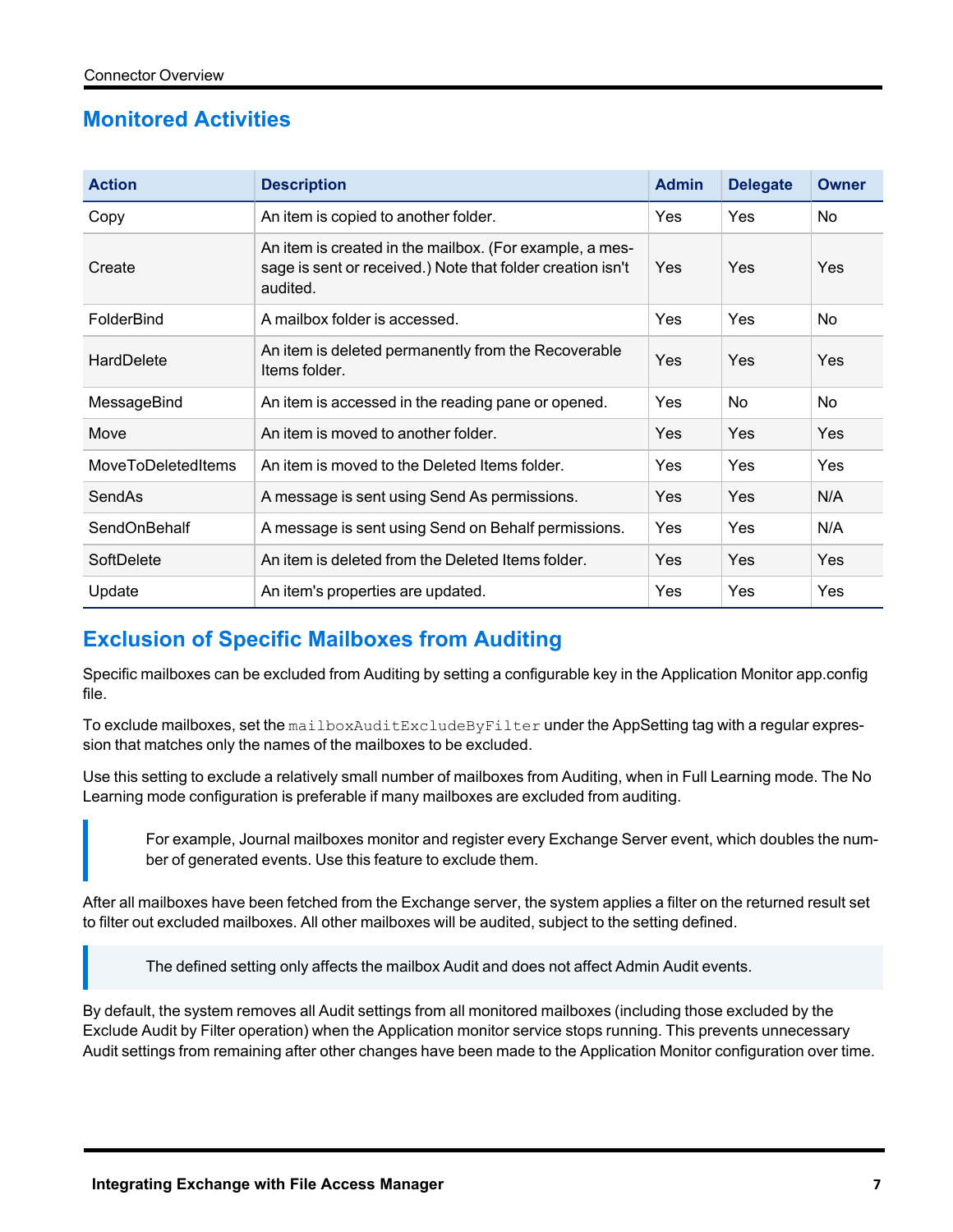# <span id="page-7-0"></span>**Admin Audit Events (Administrator Audit Logging)**

IdentityIQ File Access Manager features the following Admin audit events:

- 1. General Admin audit events are assigned to a special resource (*Audit Admin*).
- 2. Admin audit events that relate to a specific mailbox are assigned to the mailbox business resource.
	- <sup>l</sup> The list of commands can be found in the framework configuration file in the *mailboxAuditLogCmdLets* setting.

For Exchange: The config file is WBX.Exchange2010BAMHost.dll.config

For Exchange Online it is WBX.ExchangeOnlineBAMHost.dll.config

- By default, the following are defined as mailbox commands:
	- <sup>o</sup> Remove-Mailbox
	- <sup>o</sup> New-Mailbox
	- <sup>o</sup> Set-Mailbox
	- <sup>o</sup> Add-MailboxPermission
	- <sup>o</sup> Remove-MailboxPermission
	- <sup>o</sup> Set-MailboxAutoReplyConfiguration
- 3. Admin audit events related to a specific mailbox folder are assigned to the mailbox folder business resource.
	- The list of commands can be found in the BAMFramework.exe.config file in the *mailboxFolderAuditLogCmdLets* setting.
	- By default, the following are defined as mailbox folder commands:
		- <sup>o</sup> Add-MailboxFolderPermission
		- <sup>o</sup> Remove-MailboxFolderPermission
		- <sup>o</sup> Set-MailboxFolderPermission
- 4. Admin audit events related to a specific public folder are assigned to the public folder business resource.
	- . The list of commands can be found in the BAMFramework.exe.config file in the *publicFolderAuditLogCmdLets* setting.
	- By default, the following commands are defined as public folder commands:
		- <sup>o</sup> Add-PublicFolderClientPermission
		- <sup>o</sup> Remove-PublicFolderClientPermission
		- <sup>o</sup> New-PublicFolder
		- <sup>o</sup> Remove-PublicFolder
		- <sup>o</sup> Add-PublicFolderAdministrativePermission
		- <sup>o</sup> Remove-PublicFolderAdministrativePermission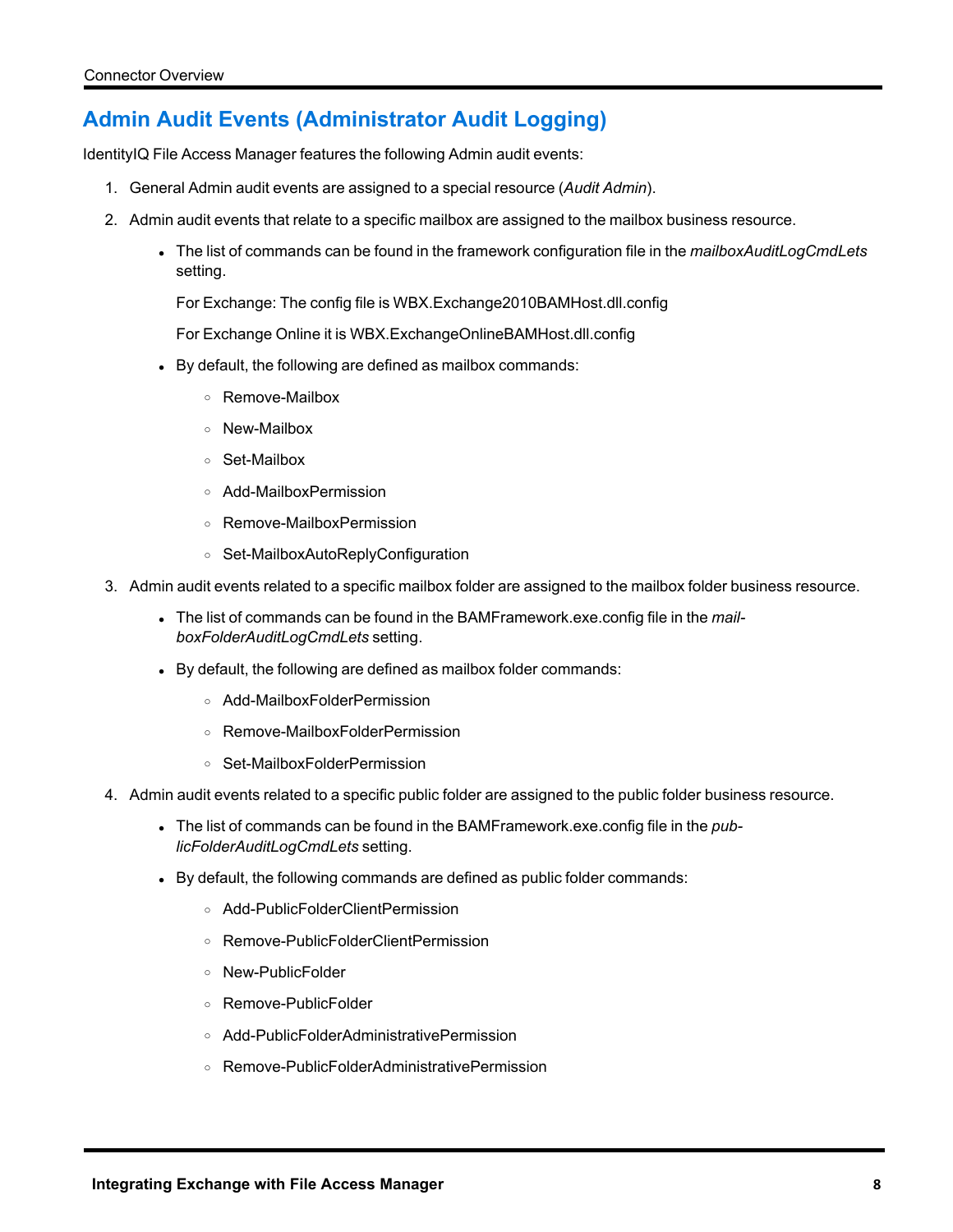# <span id="page-8-0"></span>**Prerequisites**

<span id="page-8-1"></span>Make sure your system fits the descriptions below before starting the installation.

# **Software Requirements**

IdentityIQ File Access Manager requires the latest ASP.NET Core 3.1.x Hosting Bundle. This bundle consists of .NET Runtime and ASP .NET Core Runtime. You can download the latest 3.1.x Hosting Bundle version from [here](https://dotnet.microsoft.com/download/dotnet/3.1).

• PowerShell

### <span id="page-8-2"></span>**Supported Versions**

- $\bullet$  Exchange 2013
- Exchange 2016 (including Exchange 2016 having a CAS installed on Windows server 2016)

### <span id="page-8-3"></span>**Enable Remote PowerShell**

• Run the following command on one of the Exchange CAS to enable remote PowerShell:

shell winrm q

The Exchange environment on a 2010 server with an Activity Monitor must be configured to communicate with a 2010 CAS server, while an environment on a 2013 server with an Activity Monitor must be configured to communicate with a 2013 CAS server.

Previous versions of IdentityIQ File Access Manager required the installation of an additional PowerShell endpoint on an Exchange CAS server that allowed unrestricted script execution. This requirement was removed beginning with SecurityIQ v5p1 to simplify the deployment of the connector. If your environment was upgraded from older versions, *it is recommended* that you delete the obsolete

"WBXPowerShell" endpoint from the Exchange CAS server.

# <span id="page-8-4"></span>**Permissions**

- Create a designated domain user (for example, *sig xch*).
- Assign the following user Exchange groups:
	- <sup>o</sup> Recipients Management
	- <sup>o</sup> Records Management
	- <sup>o</sup> Public Folders Management
- From PowerShell on the CAS run the following:

```
Set-User [username] -RemotePowerShellEnabled $True
```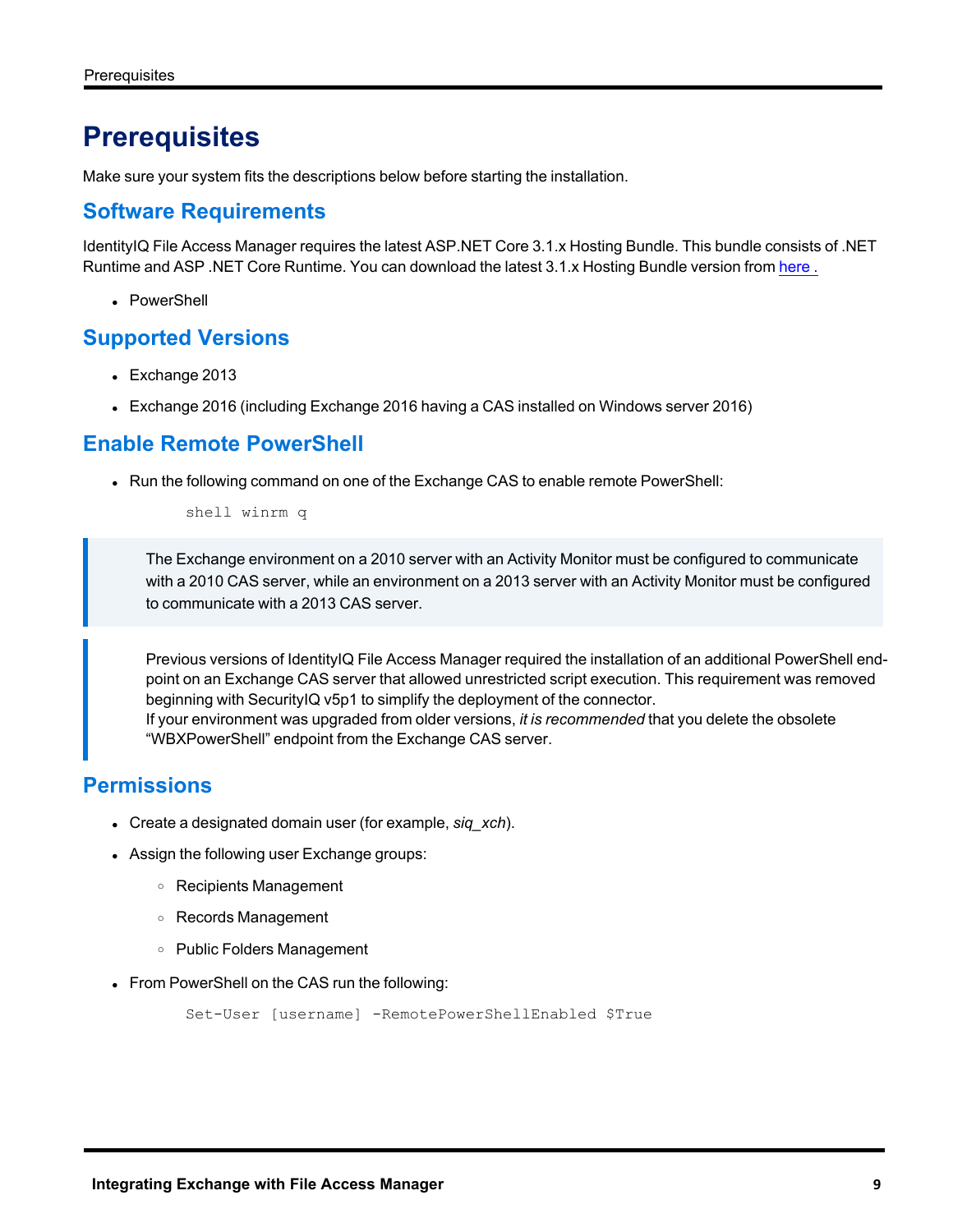# <span id="page-9-0"></span>**Audit Bypass**

The IdentityIQ File Access Manager Connector for Exchange sets the mailbox audit for the selected mailboxes according to the configuration in the Application. However, there are application service accounts (for example, BlackBerry or IXOS) which create many mailbox audit log entries that overload the Exchange and create a lot of noise in IdentityIQ File Access Manager.

You can configure a user or computer account to bypass mailbox audit logging, so that actions taken by that user or account for any mailbox are not logged.

By bypassing a trusted user or computer accounts that require frequent access to mailboxes, you can reduce the noise in mailbox audit logs.

For more information, see:

[https://technet.microsoft.com/en-us/library/ff461934%28v=exchg.150%29.aspx](https://technet.microsoft.com/en-us/library/ff461934(v=exchg.150).aspx)

It is recommended to set an alert on bypass commands to verify that users are not bypassed unexpectedly.

# <span id="page-9-1"></span>**Audit Age Log Limit**

By default, audit logging is configured to store audit log entries for 90 days.

After 90 days, the audit log entry is cycled. You can change the audit log age limit using the *Set-Mailbox cmdlet with the AuditLogAgeLimit* parameter.

You can specify the number of days, hours, minutes, and seconds to retain audit log entries.

Logs need not be retained for a long time (more than a few days), since IdentityIQ File Access Manager offloads the data from the exchange.

It is not recommended to retain an audit for a long time, since doing so expands the Exchange DB.

The following site provides more information:

<span id="page-9-2"></span>[https://technet.microsoft.com/en-us/library/bb123981%28v=exchg.150%29.aspx](https://technet.microsoft.com/en-us/library/bb123981(v=exchg.150).aspx)

# **Communications Requirements**

| <b>Requirement</b>                                 | <b>Source</b>                                 | <b>Destination</b>                                  | <b>Port</b>   |
|----------------------------------------------------|-----------------------------------------------|-----------------------------------------------------|---------------|
| IdentityIQ File Access Man-<br>ager Message Broker | <b>Permissions Collector</b>                  | RabbitMQ                                            | 5671          |
| IdentityIQ File Access Man-<br>ager Access         | Activity Monitor / Per-<br>missions Collector | IdentityIQ File<br>Access Manager<br><b>Servers</b> | 8000-<br>8008 |
| Remote PowerShell                                  | Activity Monitor / Per-<br>missions Collector | CAS server                                          | 80 or<br>443  |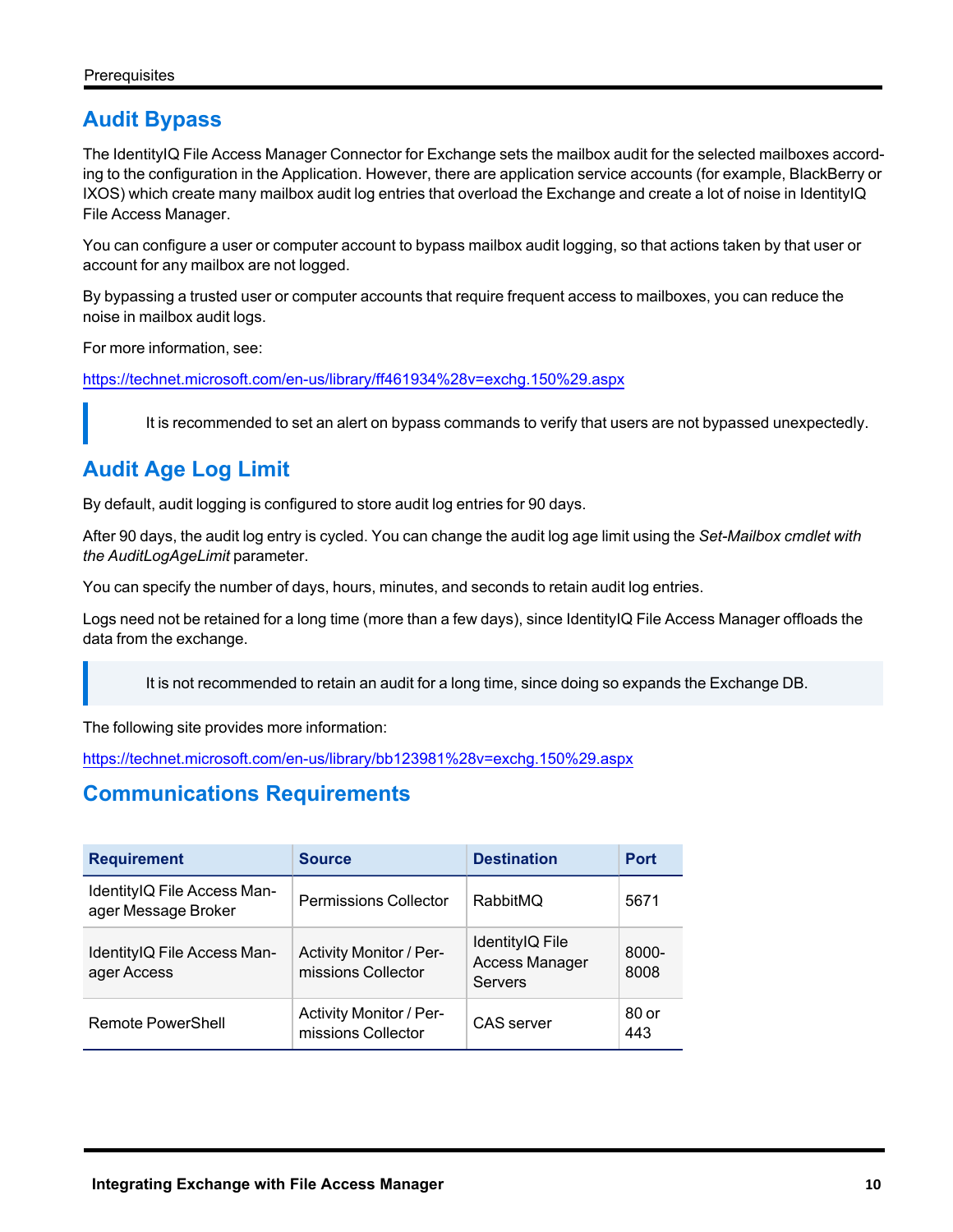# <span id="page-10-0"></span>**Connector Installation Flow Overview**

To install the Exchange connector:

- 1. Configure all the prerequisites.
- 2. Add a new Exchange application in the Business Website.
- 3. Install the relevant services:
	- Activity Monitor
	- Permissions Collector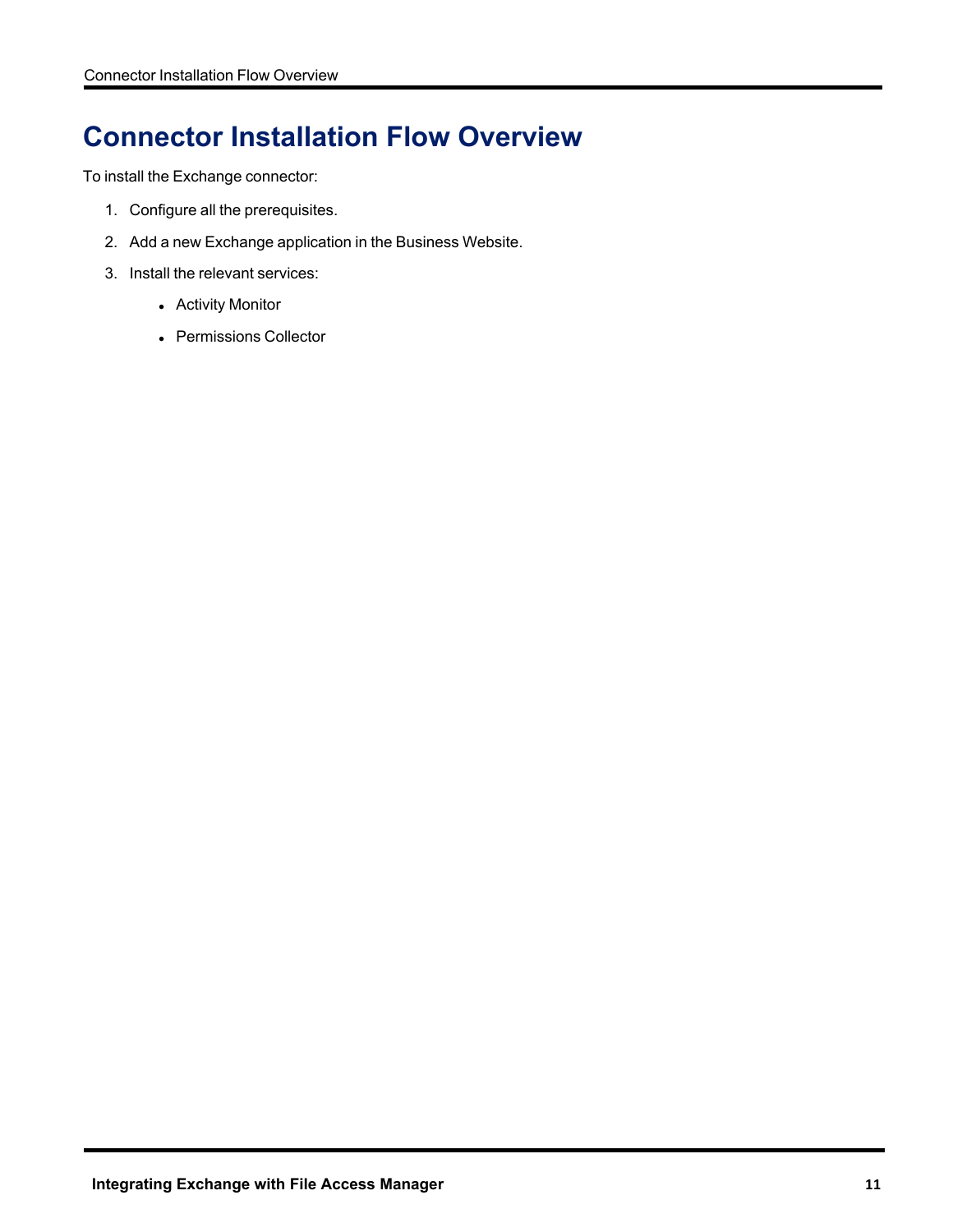# <span id="page-11-0"></span>**Collecting Data Stored in an External Application**

#### **Connector / Collector terminology:**

#### *Connector*

The collection of features, components and capabilities that comprise IdentityIQ File Access Manager support for an endpoint.

#### *Collector*

The "Agent" component or service in a Permission Collection architecture.

#### *Engine*

The core service counterpart of this architecture.

#### *Identity Collector*

A logical component used to fetch identities from an identity store and holds the configuration, settings for that identity store, and the relations between these identities.

The identity collector has no "physical" manifest.

• The actual work is done by the Collector Synchronizer.

The list below describes the high level installation process required to collect and analyze data from an external application. Most of these should already be set up in your IdentityIQ File Access Manager installation. See the server Installation guide for further details.

#### *Install a Permission Collection central engine*

One or more central engines, installed using the server installer

#### *Create an Application in File Access Manager*

From the Business Website. The application is linked to central engines listed above.

#### *Add an Activity Monitor*

To collect activities for this application - run the Collector Installation Manager and add an application under Activity Monitoring.

#### *Install Permission Collectors (optional)*

Optionally, you can install collectors that will run on a separate server and take some of the work from the central PC and DC engines (Where supported). When installing a collector, you attach it to an engine. If no collectors are installed, the central services act as both the engine and the collector.

To install a collector, you must have the **RabbitMQ** service installed for communication between the central engines and the collectors. RabbitMQ is installed

For further details, see section **Application > Central Service > Collector Relations** in the IdentityIQ File Access Manager Administrator Guide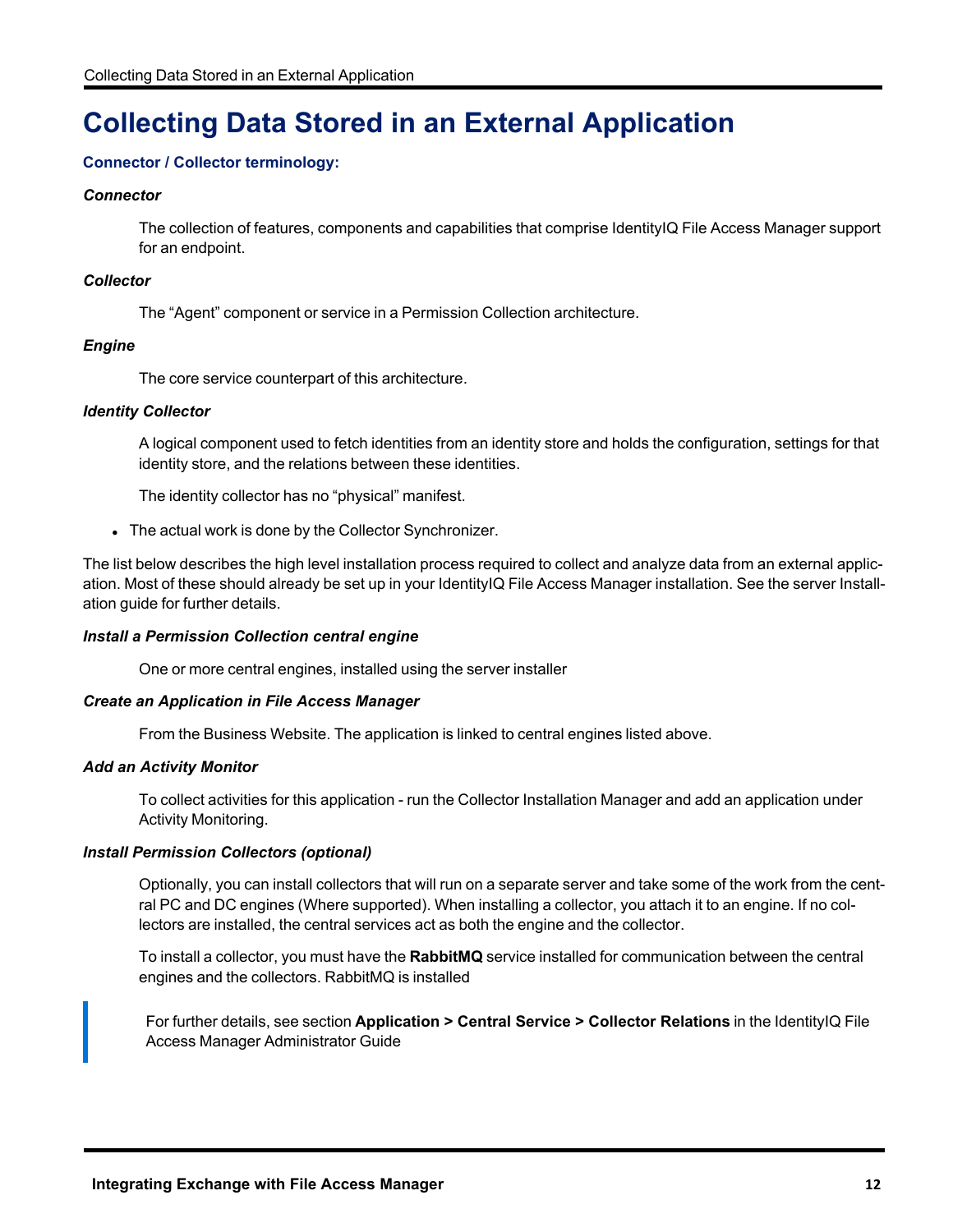# <span id="page-12-0"></span>**Adding an Exchange Application**

In order to integrate with Exchange, we must first create an application entry in IdentityIQ File Access Manager. This entry includes the identification, connection details, and other parameters necessary to create the link.

To add an application, use the **New Application Wizard**.

- 1. Navigate to *Admin > Applications*
- <span id="page-12-1"></span>2. Click **Add New** to open the wizard.

# **Select Wizard Type**

- 1. Click **Standard Application**
- <span id="page-12-2"></span>2. Click **Next** to open the **General Details** page.

### **General Details**

#### *Application Type*

Exchange

#### *Application Name*

Logical name of the application

#### *Description*

Description of the application

#### *Tags*

Select tags for the application from the dropdown menu, and / or type a new name, and press **Enter** to create a new tag. The dropdown list of tags filters out matching tags as you type and displays up to 50 tags.

The **tags** replace the **Logical container** field that was used when creating applications in releases before 8.2

#### *Event Manager Server*

This option is available if there are more than one event manager servers configured in the system.

Select an event manager from the drop down menu

#### *Identity Collector*

Select from the Identity Collector dropdown menu.

<sup>l</sup> You can create identity collectors in the administrative client. *Applications > Configuration > Permissions Management > Identity Collectors*

See section "OOTB Identity Collection" in the Collector Installation ManagerIdentityIQ File Access Manager Administrator Guide for further details.

If adding a new identity collector, press the **Refresh** button to update the Identity Collector dropdown list.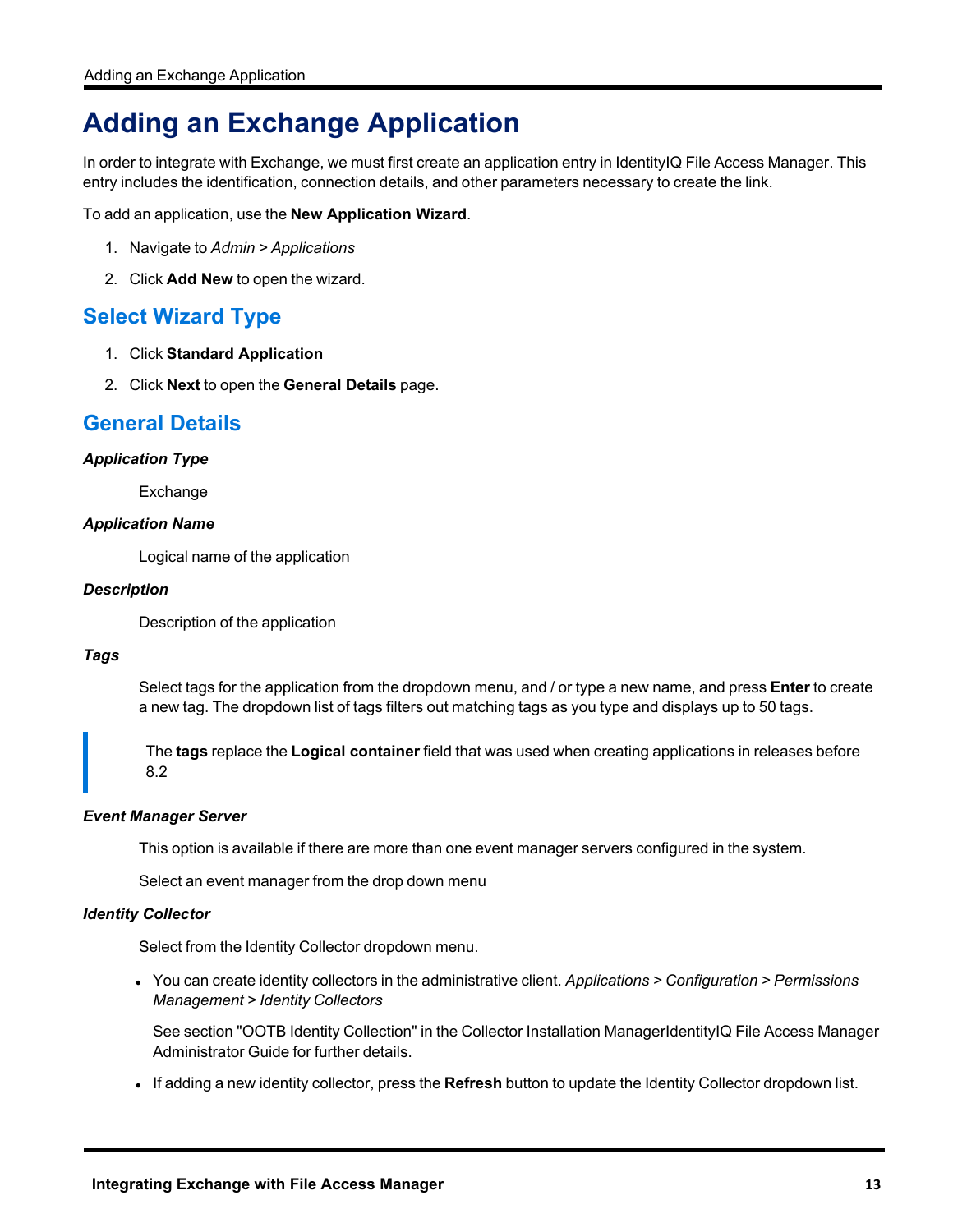#### <span id="page-13-0"></span>Click **Next**.

### **Connection Details**

Complete the Connection Details fields:

#### *XCH Server Name*

Server Name of either the Exchange Server (or one of the Exchange servers), or the Cluster Logical Name. Do not use IP Addresses

#### *Domain NetBios Name*

Short domain name.

#### *PowerShell Port*

80 if working with HTTP

443 if working with HTTPS

#### *Username and Password*

The user defined in the prerequisites.

#### *WinRM/HTTPS User SSL*

Use SSL when connecting with WinRM/SSL.

#### <span id="page-13-1"></span>Click **Next**.

# **Configuring and Scheduling the Permissions Collection**

Permissions can be analyzed to determine the application permissions of an out-of-the-box application, provided you have defined an identity store for File Access Manager to use in its analysis, and you have run a crawl for the application.

The permission collector is a software component responsible for analyzing the permissions in an application.

The Central Permission Collector Service is responsible for running the Permission Collector and Crawler tasks.

If the "IdentityIQ FAM Central Permission Collector" wasn't installed during the installation of the server, this configuration setting will be disabled.

#### *To configure the Permission Collection*

- Open the edit screen of the required application
	- a. Navigate to **Admin > Applications**
	- b. Scroll through the list, or use the filter to find the application
	- c. Click the edit icon  $\overline{\mathscr{Q}}$  on the line of the application
- <sup>l</sup> Press **Next** till you reach the **Crawler & Permissions Collection** settings page.

The actual entry fields vary according to the application type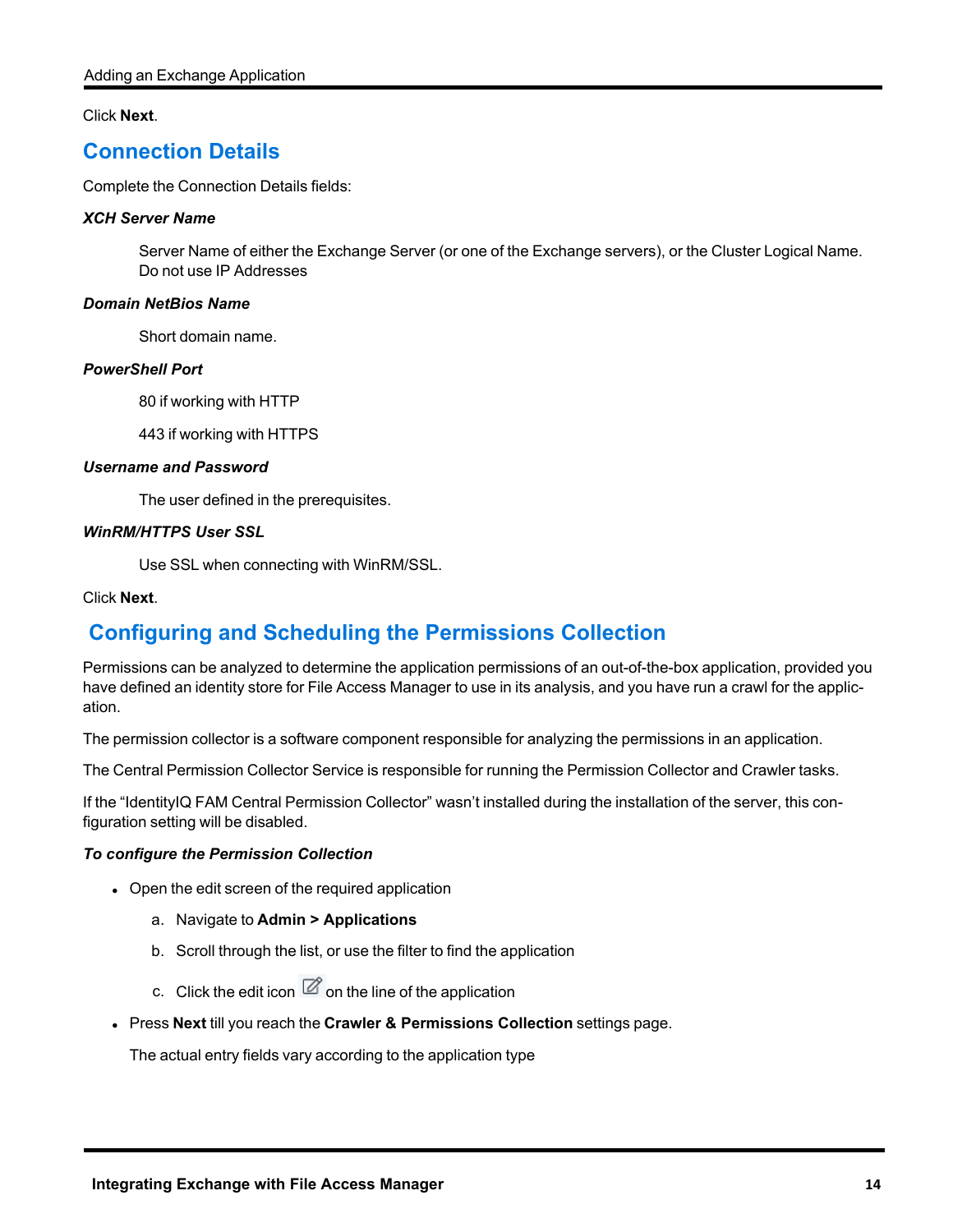When entering this page in edit mode, you can navigate between the various configuration windows using the **Next** and **Back** buttons.

#### *Central Permissions Collection Service*

Select a central permission collection service from the dropdown list. You can create permissions collection services as part of the service installation process. See section "Services Configuration" in the IdentityIQ File Access Manager Administrator Guide for further details.

#### *Calculate Effective Permissions*

Calculate effective permissions during the permissions collection run

#### *Calculate Riskiest Permissions*

Calculates the riskiest permission on a resource – for example, Full Control is riskier than Read permissions if both are on a resource

This option is available when selecting **Calculate Effective Permissions**.

#### *Skip Identities Sync during Permission Collection*

Skip identity synchronization before running permission collection tasks when the identity collector is common to different connectors.

This option is checked by default.

#### <span id="page-14-0"></span>**Scheduling a Task**

#### *Create a Schedule*

Click on this option to view the schedule setting parameters.

#### *Schedule Task Name*

A name for this scheduling task

When creating a new schedule, the system generates a default name in the following format:

{appName} - {type} Scheduler

You can override or keep this name suggestion.

#### *Schedule*

Select a scheduling frequency from the dropdown menu.

#### <sup>l</sup> *Schedule Types and Intervals*

*Once*

Single execution task runs.

#### *Run After*

Create dependency of tasks. The task starts running only upon successful completion of the first task.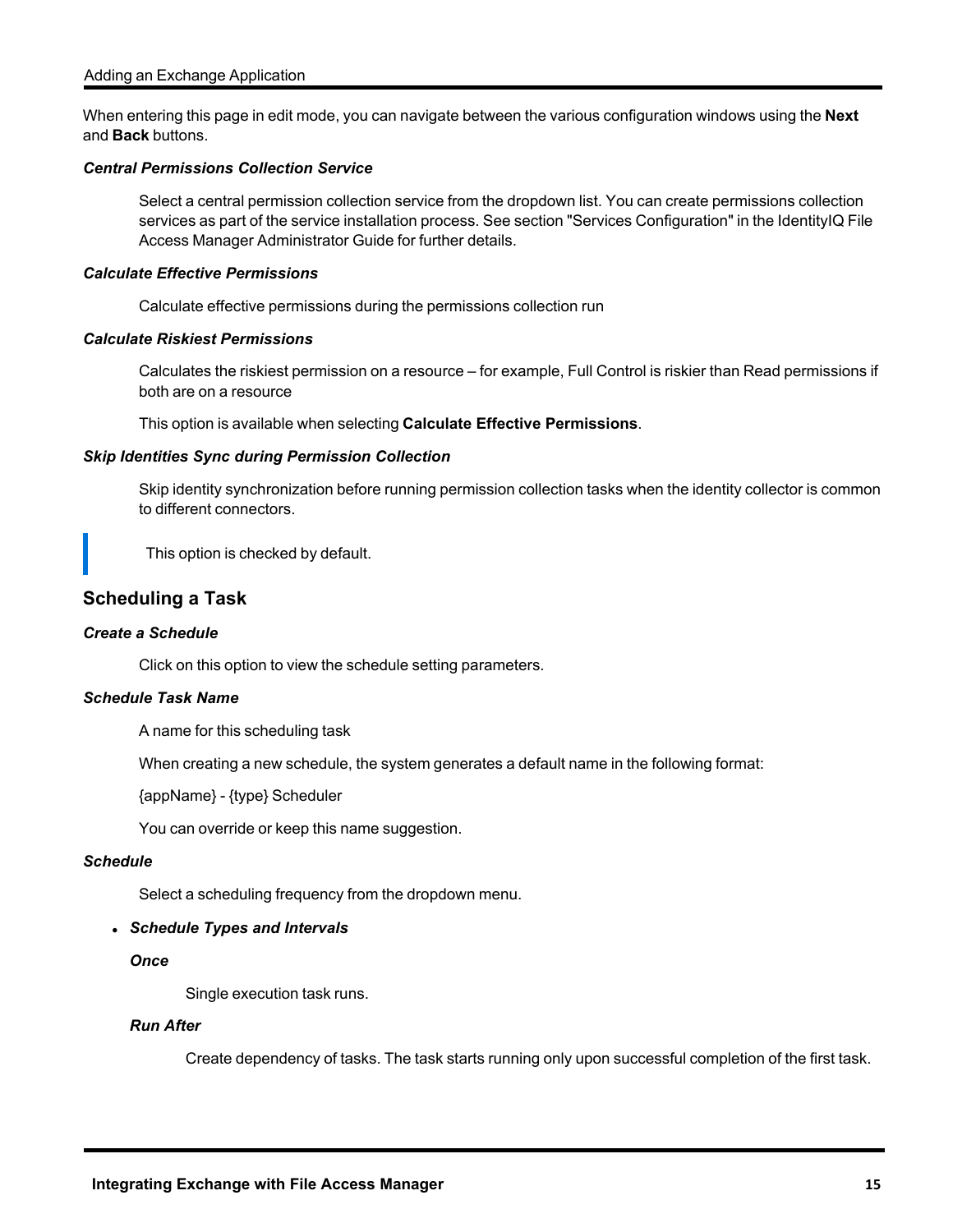#### *Hourly*

Set the start time.

#### *Daily*

Set the start date and time.

#### *Weekly*

Set the day(s) of the week on which to run.

#### *Monthly*

The start date defines the day of the month on which to run a task.

#### *Quarterly*

A monthly schedule with an interval of 3 months.

#### *Half Yearly*

A monthly schedule with an interval of 6 months.

#### *Yearly*

A monthly schedule with an interval of 12 months.

#### *Date and time fields*

Fill in the scheduling times. These fields differ, depending upon the scheduling frequency selected.

#### *Active check box*

Check this to activate the schedule.

#### <span id="page-15-0"></span>Click **Next**.

# **Configuring and Scheduling the Crawler**

#### *To set or edit the Crawler configuration and scheduling*

- Open the edit screen of the required application
	- a. Navigate to **Admin > Applications**
	- b. Scroll through the list, or use the filter to find the application
	- c. Click the edit icon  $\overline{\mathscr{Q}}$  on the line of the application
- <sup>l</sup> Press **Next** till you reach the **Crawler & Permissions Collection** settings page.

The actual entry fields vary according to the application type

#### *Crawl Mailboxes, Crawl Public Folders*

Select the types of folders to scan

#### *Create a Schedule*

Click to open the schedule panel. See [Scheduling](#page-14-0) a Task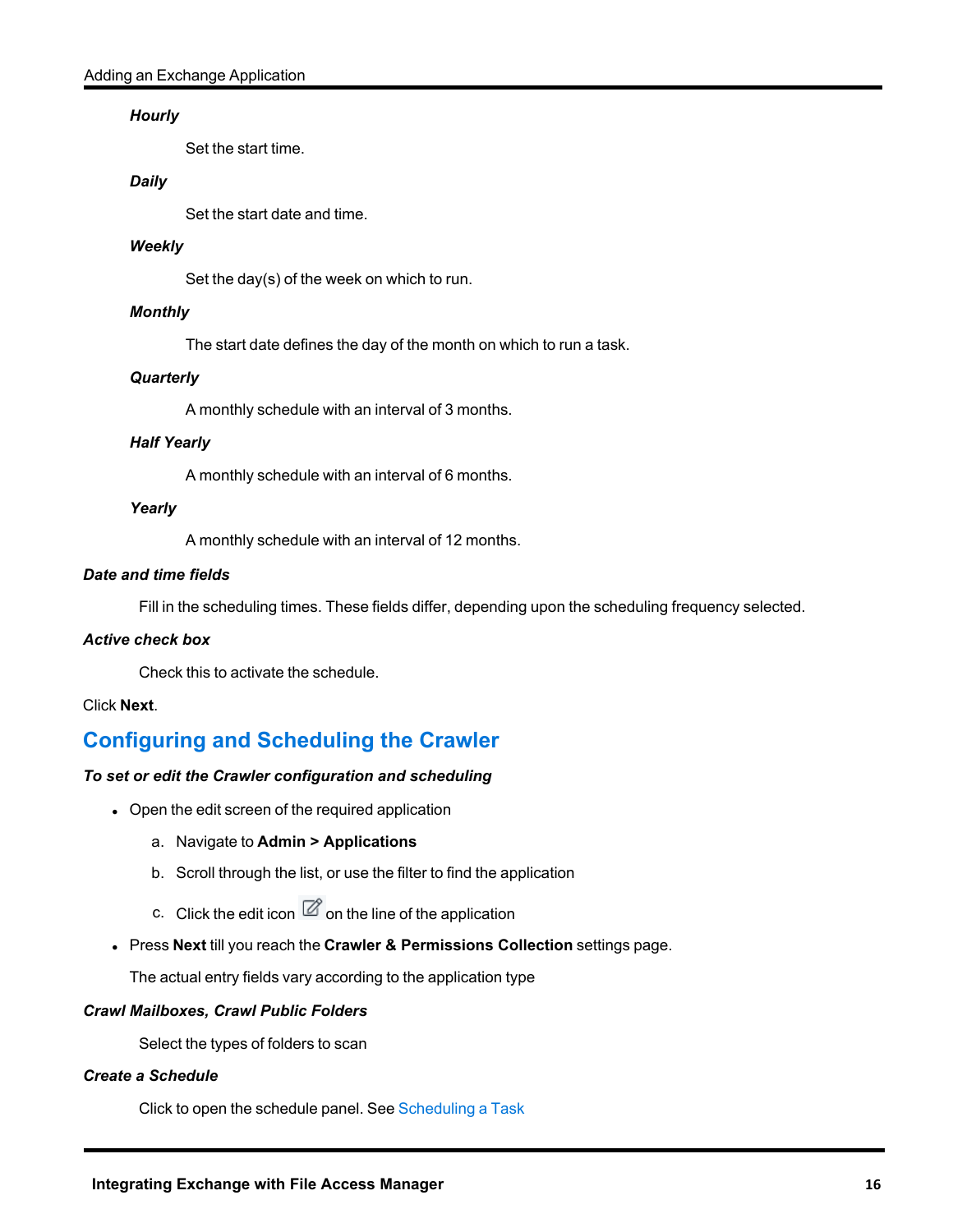### <span id="page-16-0"></span>**Setting the Crawl Scope**

There are several options to set the crawl scope:

- **Setting explicit list of resources to include and / or exclude from the scan.**
- Creating a regex to define resources to exclude.

### <span id="page-16-1"></span>*Including and Excluding Paths by List*

#### *To set the paths to include or exclude in the crawl process for an application*

- Open the edit screen of the required application
	- a. Navigate to **Admin > Applications**
	- b. Scroll through the list, or use the filter to find the application
	- c. Click the edit icon  $\mathbb Z$  on the line of the application
- <sup>l</sup> Press **Next** till you reach the **Crawler & Permissions Collection** settings page.

The actual entry fields vary according to the application type

- 1. Scroll down to the Crawl configuration settings.
- 2. Click **Advanced Crawl Scope Configuration** to open the scope configuration panel.
- 3. Click Include / Exclude Resources to open the input fields.
- 4. To add a resource to a list, type in the full path to include / exclude in the top field and click **+** to add it to the list.
- 5. To remove a resource from a list, find the resource from the list, and click the *x* icon on the resource row.

When creating exclusion lists, excludes take precedence over includes.

### <span id="page-16-2"></span>*Excluding Paths by Regex*

#### *To set filters of paths to exclude in the crawl process for an application using regex*

- Open the edit screen of the required application
	- a. Navigate to **Admin > Applications**
	- b. Scroll through the list, or use the filter to find the application
	- c. Click the edit icon  $\mathbb Z$  on the line of the application
- <sup>l</sup> Press **Next** till you reach the **Crawler & Permissions Collection** settings page.

The actual entry fields vary according to the application type

- 1. Click **Exclude Paths by Regex** to open the configuration panel.
- 2. Type in the paths to exclude by Regex, See regex examples in the section below. Since the system does not collect BRs that match this Regex, it also does not analyze them for permissions. See the example below in section Business [Resource](../../../../../../Content/Admin_Guide/BusinessResourceStruct.htm) Structure to better understand the business resource full path structure.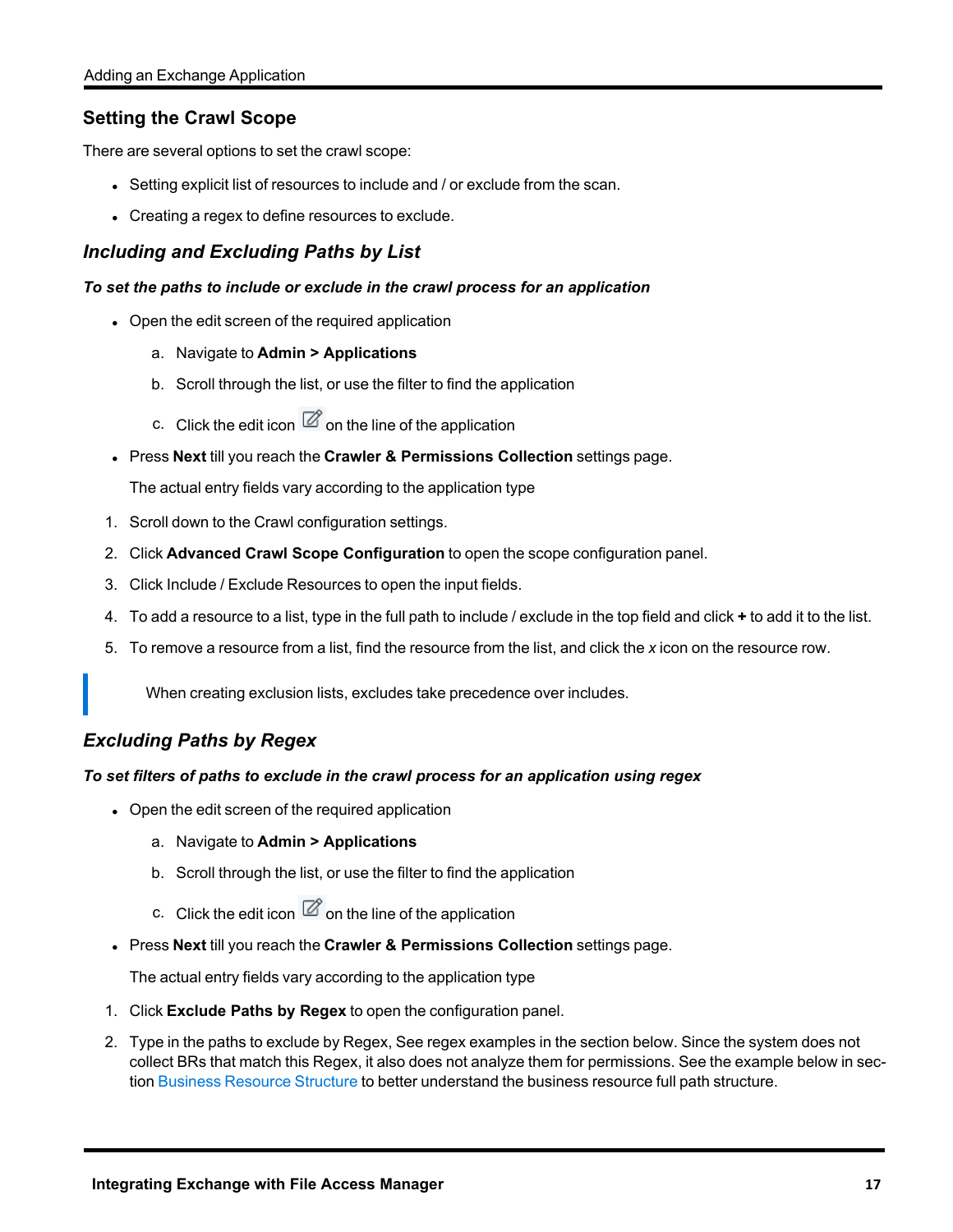#### <span id="page-17-0"></span>**Crawler Regex Exclusion Examples**

The following are examples of crawler Regex exclusions:

#### <span id="page-17-1"></span>**Exclude all shares which start with one or more shares names:**

Starting with \\server\_name\*shareName*

Regex: \\\\server\_name\\*shareName*\$

Starting with \\server\_name\shareName or \\server\_name\*OtherShareName* 

Regex: \\\\server\_name\\(ShareName|OtherShareName)\$

#### <span id="page-17-2"></span>**Include ONLY shares which start with one or more shares names:**

Starting with \\server\_name\*shareName*

Regex: ^(?!\\\\server\_name\\shareName(\$|\\.\*)).\*

Starting with \\server\_name\*shareName* or \\server\_name\*OtherShareName*

Regex: ^(?!\\\\server\_name\\(*shareName*|OtherShareName)(\$|\\.\*)).\*

#### <span id="page-17-3"></span>**Narrow down the selection:**

*Include ONLY* the C\$ drive shares: \\server\_name\*C\$*

Regex: ^(?!\\\\server\_name\\*C*\\$(\$|\\.\*)).\*

Include ONLY one folder under a share: \\server\share\*folderA*

Regex: ^(?!\\\\server\_name\\share\\$(\$|\\*folderA*\$|\\*folderA*\\.\*)).\*

Include ONLY all administrative shares

Regex: ^(?!\\\\server\_name\\[a-zA-Z]\\$(\$|)).\*

To write a backslash or a Dollar sign, add a backslash before it as an escape character.

To add a condition in a single command, use a pipe character "|" .

#### <span id="page-17-4"></span>*Excluding Top Level Resources*

Use the top level exclusion screen to select top level roots to exclude from the crawl. This setting is done per application.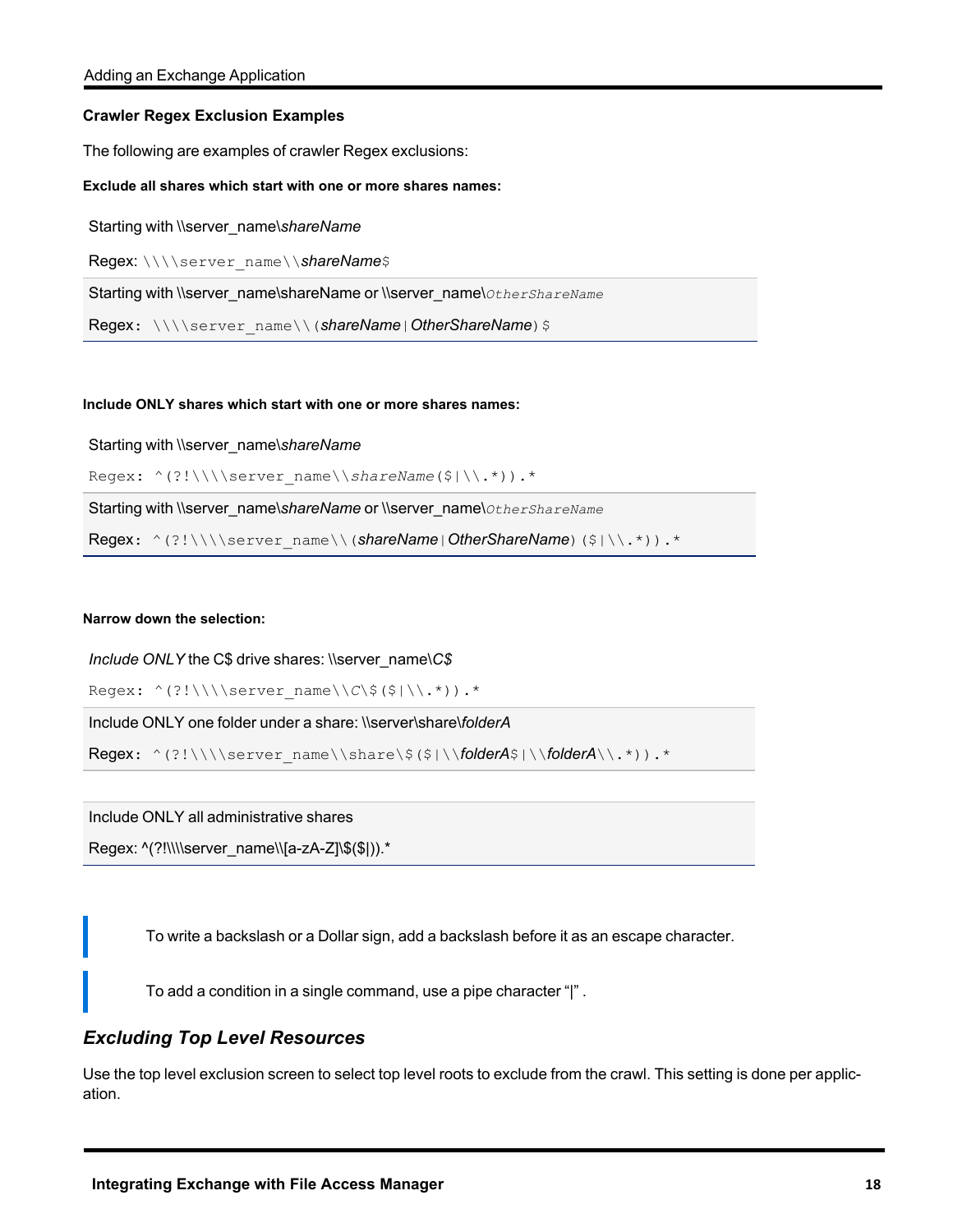#### *To exclude top level resources from the crawl process*

1. Open the application screen

*Admin > Applications*

- 2. Find the application to configure and click the drop down menu on the application line. Select **Exclude Top Level Resources** to open the configuration panel.
- 3. *Run Task*

The Run Task button triggers a task that runs a short detection scan to detect the current top level resources.

Before running the task for the first time, the message above this button is:

#### **"Note: Run task to detect the top-level resources"**

If the top level resource list has changed in the application while yo u are on this screen, press this button to retrieve the updated structure.

Once triggered, you can see the task status in

*Settings > Task Management > Tasks*

This will only work if the user has access to the task page

When the task has completed, press **Refresh** to update the page with the list of top level resources.

- 4. Click the top level resource list, and select top level resources to exclude.
- 5. Click *Save* to save the change.
- 6. To refresh the list of top level resources, run the task again. Running the task will not clear the list of top level resources to exclude.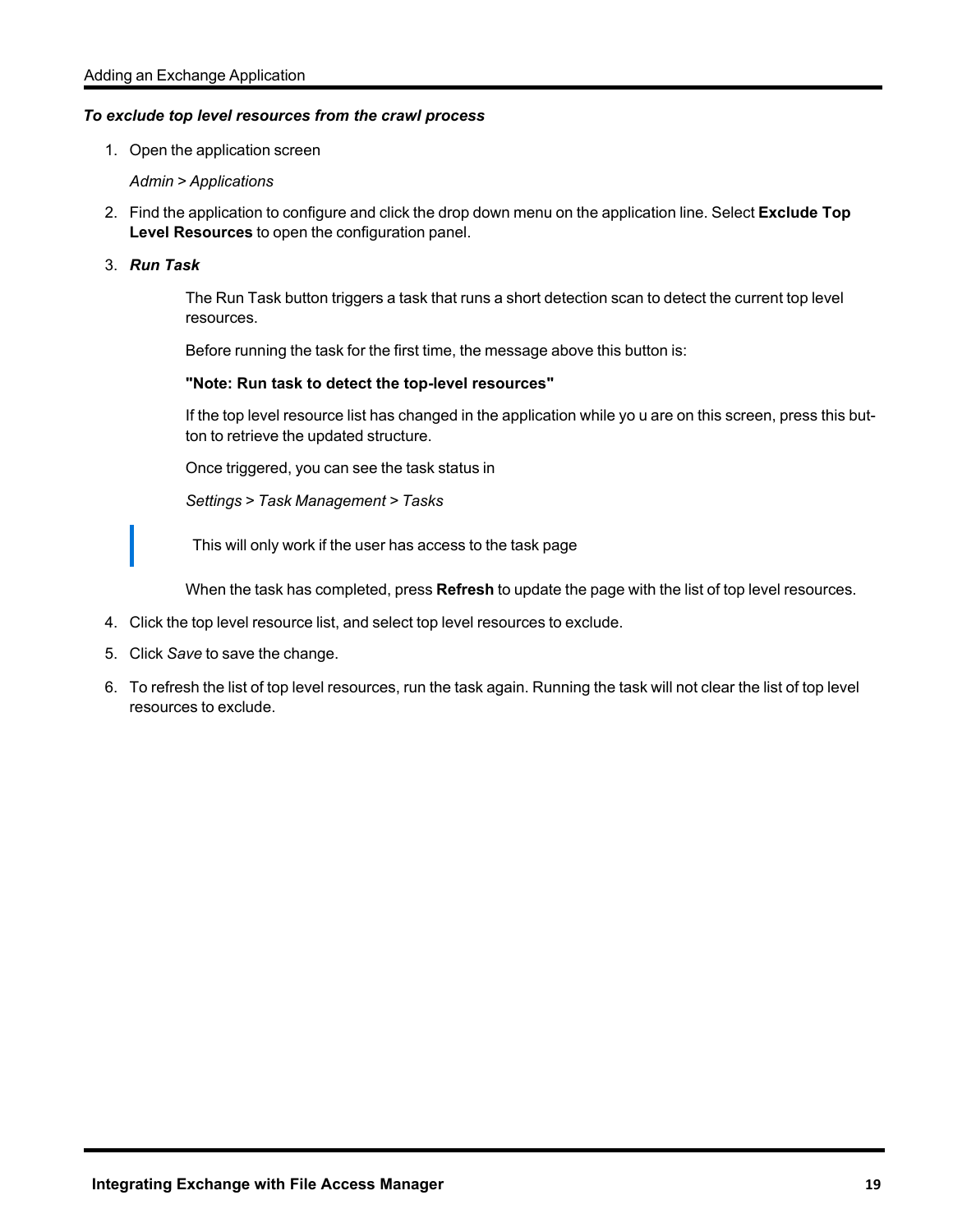|                                                                  | Last Successful Run 06-22-2021 4:57:27 PM |
|------------------------------------------------------------------|-------------------------------------------|
| <b>Run Task</b>                                                  | <b>View Task Status</b>                   |
| Note: Refresh the list to view recently<br>discovered resources. | Refresh $\mathcal{C}$                     |
| Top Level Resources Exclusion List 0 Selected   Clear Selection  |                                           |
| Top Level Resources Exclusion List                               | ᄉ                                         |
| $\sqrt{s}$ 5\C\$                                                 |                                           |
| \\si 5\MSSQLSERVER                                               |                                           |
| \\si 5\print\$                                                   |                                           |
|                                                                  |                                           |
|                                                                  |                                           |

### <span id="page-19-0"></span>*Special Consideration for Long File Paths in Crawl*

If you need to support long file paths above 4,000 characters for the crawl, set the flag

#### **excludeVeryLongResourcePaths**

in the Permission Collection Engine App.config file to true.

By default this value will be commented out and set to false.

This key ensures, when enabled, that paths longer than 4000 characters are excluded from the applications' resource discovery (Crawl), to avoid issues while storing them in the SQLServer database.

When enabled, business resources with full paths longer than 4000 characters, and everything included in the hierarchical structure below them, will be excluded from the crawl, and will not be collected by File Access Manager. This scenario is extremely rare.

You should not enable exclusion of long paths, unless you experience an issue.

#### *Background*

File Access Manager uses a hashing mechanism to create a unique identifier for each business resource stored in the File Access Manager database. The hashing mechanism in SQLServer versions 2014 and earlier, is unable to process (hash) values with 4,000 or more characters.

Though resources with paths of 4000 characters or longer are extremely rare, File Access Manager is designed to handle that limitation.

#### *Identifying the Problem*

When using an SQL Server database version 2014 and ealier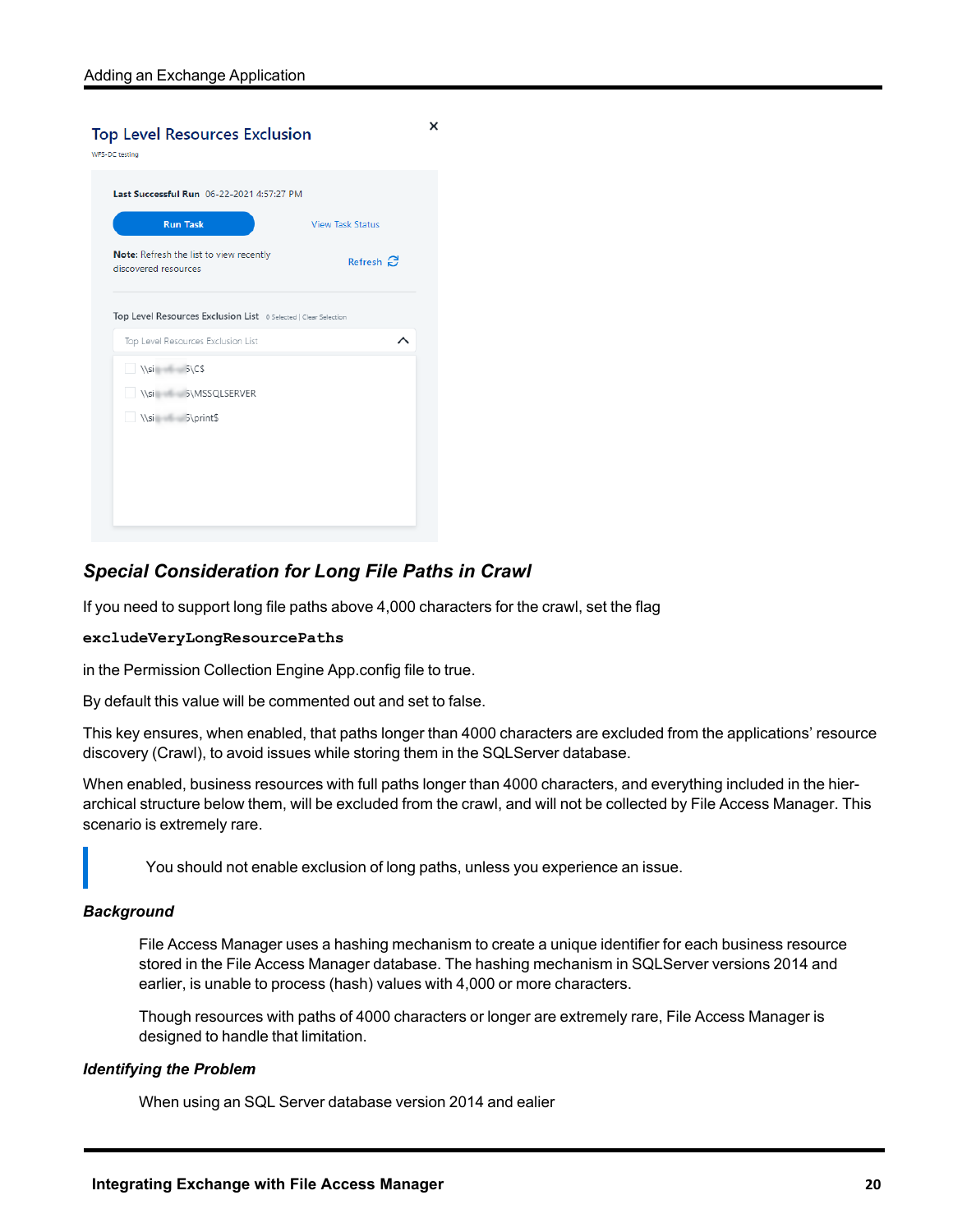The following error message in the Permission Collection Engine log file:

System.Data.SqlClient.SqlException (0x80131904): String or binary data would be truncated.

In all other cases, this feature should not be enabled.

#### *Setting the Long Resource Path Key*

The Permission Collection Engine App.config file is RoleAnalyticsServiceHost.exe.config, and can be found in the folder

%SailPoint\_Home%\FileAccessManager\[Permission Collection instance]\

Search for the key **excludeVeryLongResourcePaths** and correct it as described above.

### <span id="page-20-0"></span>**Configuring Activity Monitoring**

Configure the activity monitoring process frequency.

#### *Polling Interval (sec)*

Activity fetching interval [in seconds]). Default is set to 60 seconds,

#### *Report Interval (sec)*

Activity Monitor Health reporting interval [in seconds]). Default is set yo 60 seconds.

#### *Local Buffer Size (MB)*

Local buffer size for activities [ in MB]). Default is set to 200MB.

This cyclic buffer is used to store activities on the Application Monitor's machine in case of network errors that prevent the activities from being sent.

#### *Mailbox Crawl Interval (min)*

The interval for checking for newly created mailboxes in minutes, if working in Auto Learning Mode.

#### *Monitor Admin Audit Activities*

Admin audit activities on defined resources, such as mailboxes or public folders, will be associated with the resource. Other admin audit activities will be associated with a special resource named '\_Admin Audit'.

#### *Monitoring Exclusions*

• To add an exclusion

Click the dropdown list

Type in an exclusion (file extension, user, folder, etc. as relevant)

Click the **+** icon to add this item to the list

After completing the list, click **Next** or **Cancel** to close the panel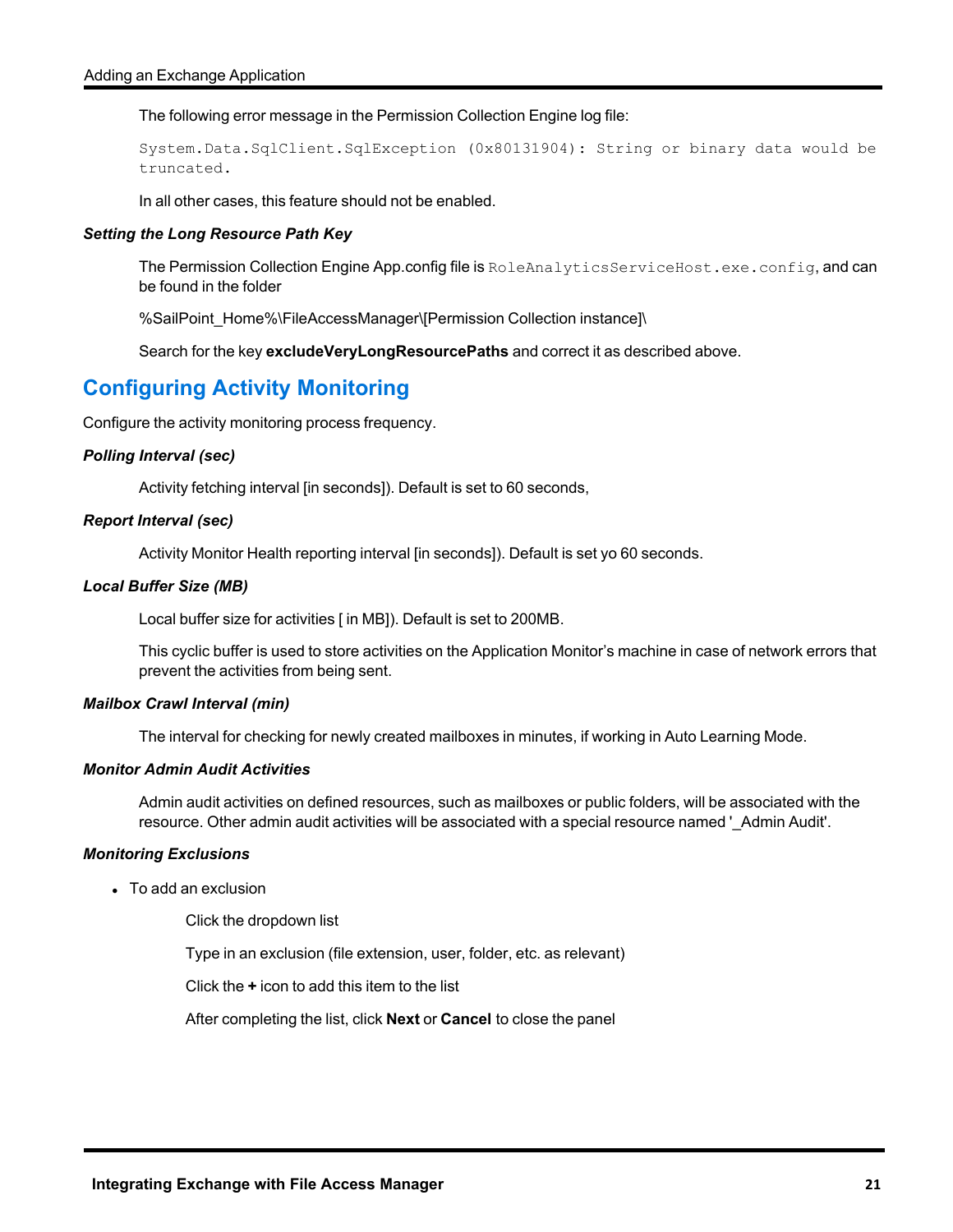• To edit or remove an exclusion from the list

Click the dropdown list

On the extension to edit or remove click the delete or edit icon

click **Next**or **Cancel** to close the panel

**.** Click **Clear Selection** to clear the entire list

#### *Excluded File Extensions*

List of file extensions that are not monitored. e.g. : txt, exe

Enter one value at a time as described above

#### *Exclude Folders*

List of folders that are not monitored

#### *Exclude Users*

List of users whose activities are not monitored

Each excluded user must be in the form of Domain\User.

# <span id="page-21-0"></span>**Configuring Data Enrichment Connectors**

The Data Enrichment Connectors (DEC) configuration enables us to select data enrichment sources. These can be used to add information from other sources about identities.

An enrichment source could be a local HR database that is used to combine users' job descriptions or departments to the information stored in the identity store.

Select the data enrichment connectors to enrich monitored activities from the Available DECs text box.

Use the > or >> arrows to move the selected DECs to the Current DECs text box.

The user can select multiple DECs. Simply select each desired DEC.

You can create a new DEC in the Administrative Client (*Applications > Configuration > Activity Monitoring > Data Enrichment Connectors*). After creating a new DEC, Click **Refresh** to refresh the dropdown list.

The chapter **Connectors** of the IdentityIQ File Access Manager Administrator Guide provides more information on Data Enrichment Connectors, including what they are, how to configure them, and how they fit in the Activity Flow.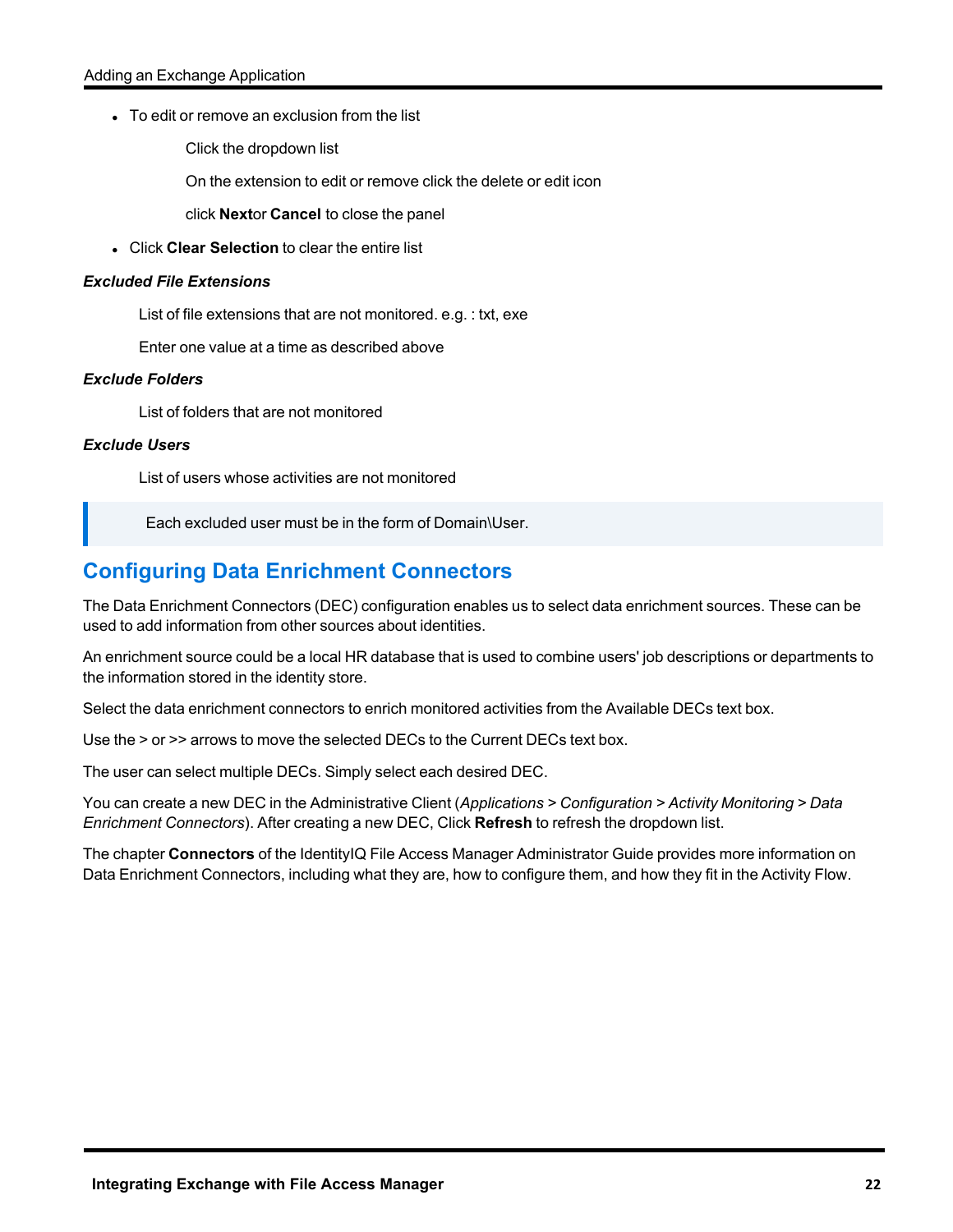# <span id="page-22-0"></span>**Installing Services: Collector Installation**

1. Run the **Collector Installation Manager** as an Administrator. The installation files are in the installation package under the folder **Collectors**.

The Collector Installation Manager window displays.

| <b>Collector Installation Manager</b> |                                |                                       |           | $\boldsymbol{\mathsf{x}}$ |
|---------------------------------------|--------------------------------|---------------------------------------|-----------|---------------------------|
|                                       |                                | <b>Collector Installation Manager</b> |           |                           |
| <b>DSailPoint</b>                     | Connect to File Access Manager |                                       |           |                           |
|                                       | Server Name/IP:                | localhost                             |           |                           |
|                                       | Port                           | 8000                                  |           |                           |
|                                       | User:                          | wbxadmin                              | $\bullet$ |                           |
|                                       | Password:                      |                                       |           |                           |
|                                       |                                |                                       |           |                           |
|                                       |                                |                                       |           |                           |
|                                       |                                |                                       |           |                           |
|                                       |                                |                                       |           |                           |
|                                       |                                |                                       |           |                           |
|                                       |                                |                                       |           |                           |
|                                       |                                |                                       |           |                           |
| Identity <b>IQ</b>                    |                                |                                       |           |                           |
| <b>File Access Manager</b>            |                                |                                       |           | Next                      |

- 2. Enter the credentials to connect to IdentityIQ File Access Manager.
	- a. ServerName/IP should be pointed to the Agent Configuration Manager service server.
	- b. An IdentityIQ File Access Manager user with Collector Manager permission (permission to install collectors). For Active Directory authentication, use the format domain\username.
- 3. Click **Next**.

The Service Configuration window displays.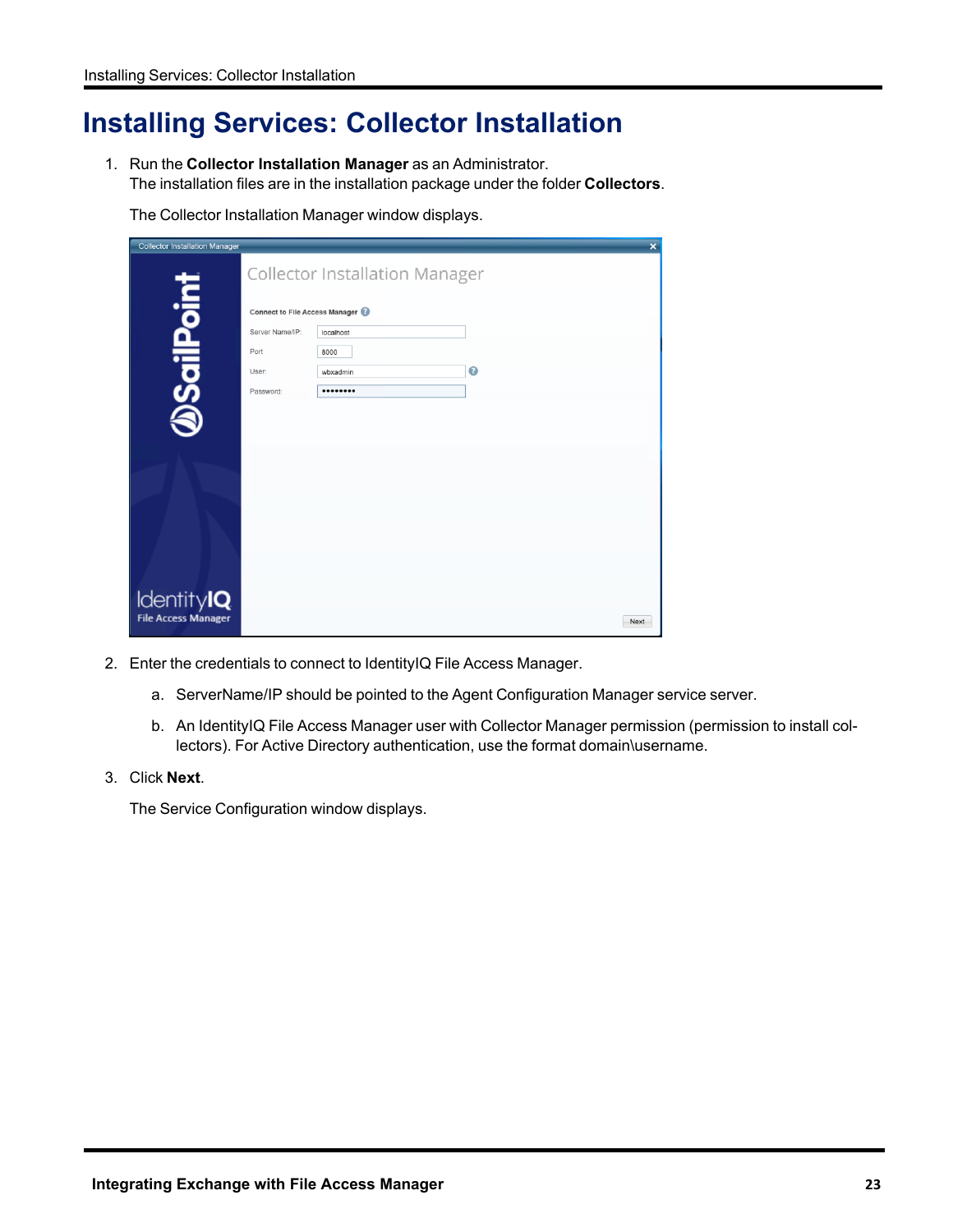| <b>Collector Installation Manager</b>         | ×                                |
|-----------------------------------------------|----------------------------------|
| Service Configuration                         |                                  |
| <b>Activity Monitoring</b>                    |                                  |
| Select Application:                           | Add<br>$\overline{\phantom{a}}$  |
|                                               |                                  |
|                                               |                                  |
|                                               |                                  |
|                                               |                                  |
| <b>Permission Collector</b>                   |                                  |
| Select Central Permission Collection service: | Add<br>$\boldsymbol{\mathrm{v}}$ |
|                                               |                                  |
|                                               |                                  |
|                                               |                                  |
|                                               |                                  |
| <b>Data Classification Collector</b>          |                                  |
| Select Central Data Classification service:   | $\overline{\phantom{a}}$<br>Add  |
|                                               |                                  |
|                                               |                                  |
|                                               |                                  |
|                                               |                                  |
|                                               | Next                             |

4. If you are installing the Activity Monitoring collector, select the application, and click **Add.**

In some applications, additional credentials may be required to allow granting elevated permission for activity monitoring collection.

- 5. If you are installing the Permission Collector, select the Central Permission Collector to which to connect this service, and click **Add**
- 6. Click **Next**.

The Installation Folder window displays.

If this is the first time you are installing collectors on this machine, you will be prompted to select an installation folder, in which all future collectors will also be installed.

- 7. Browse and select the location of the target folder for installation.
- 8. Browse and select the location of the folder for system logs.
- 9. Click **Next**.
- 10. The system begins installing the selected components.
- 11. Click **Finish**

The Finish button is displayed after all the selected components have been installed.

The *IdentityIQ File Access Manager Administrator Guide* provides more information on the collector services.